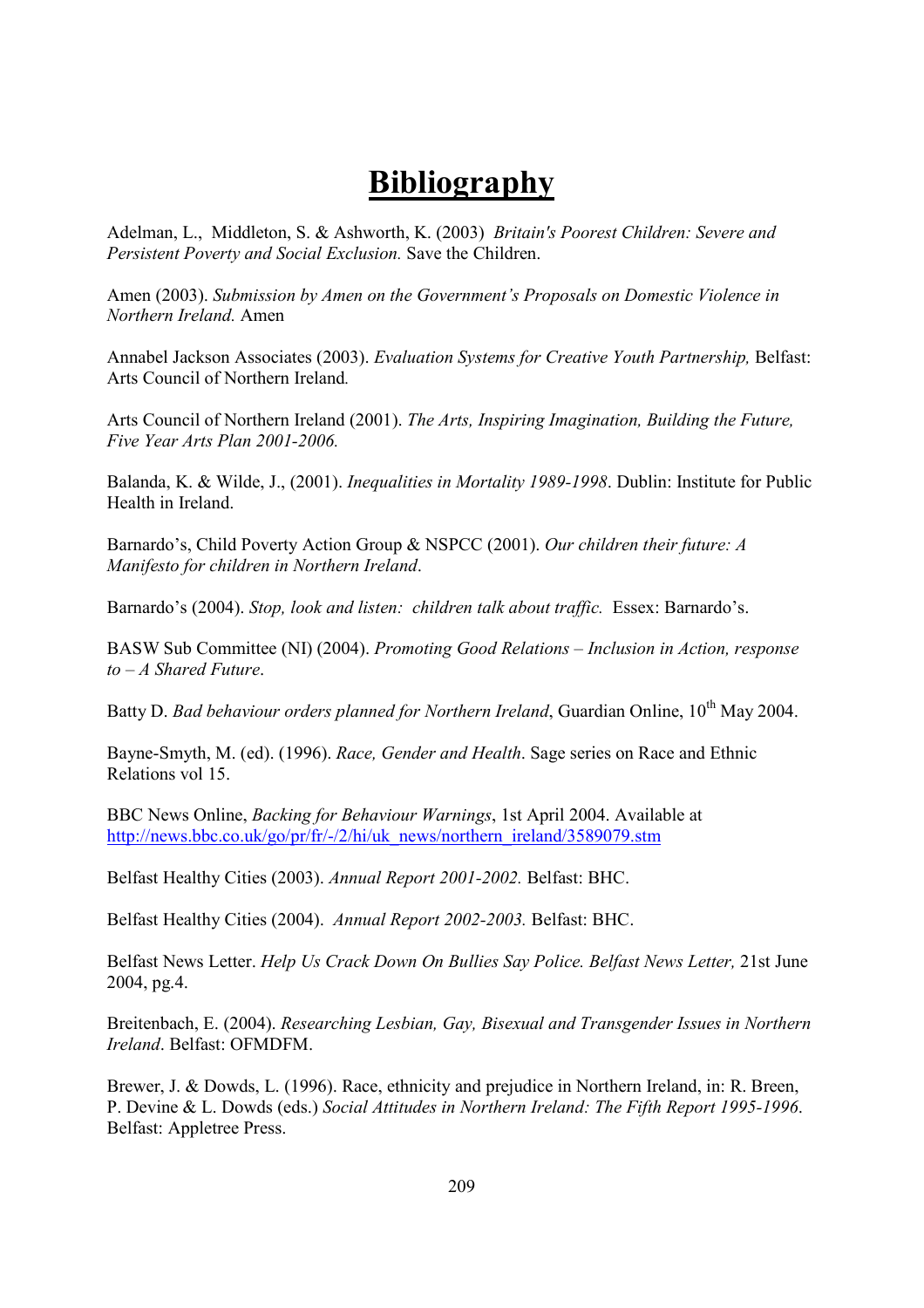British Medical Association (2004). Smoking and Reproductive Life, The Impact of Smoking on Sexual, Reproductive and Child Health. London: BMA

British Medical Association (2003a). Adolescent Health. London: BMA.

British Medical Association (2003b). Childhood Immunisation: A Guide for Healthcare Professionals. London: BMA.

British Medical Association Website. http://www.bma.org.uk/ap.nsf/content/splashpage. Date accessed 14<sup>th</sup> October 2004

Broad, R. (2001). (Ed) Kinship Care: the placement choice for children and young people. Lyme Regis: Russell House.

Bunting, L. (2005) Assessment of Children in Need in Northern Ireland. Belfast: NSPCC, Northern Ireland.

Bunting, L. (2003). Key Child Protection Statistics in Northern Ireland Belfast: NSPCC Northern Ireland Policy and Research Unit.

Bunting, L. & Reid, C. (2003). Reviewing Child Deaths in Northern Ireland. Belfast: NSPCC Northern Ireland Policy and Research Unit.

Burrows, R & Keenan, B. (2004). *We'll never be the same' Learning with children, parents and* communities through ongoing political conflict and trauma: a resource. Belfast: Barnardo's.

Cairns, E. (1987). Caught in the Crossfire: Children and the Northern Ireland Conflict. Belfast: Appletree Press.

Campbell S. (2002). A Review of Anti Social Behaviour Orders. Home Office Research Study.

Carolan F & Redmond S. (2003). Shout – The needs of young people in Northern Ireland who *identify as lesbian, gay bisexual and or transgender. Belfast: DENI/Youthnet.* 

Cashmore, J. (2002). Spotlight on Practice – Promoting the Participation of Children and Young People in Care, Child Abuse and Neglect (26) pp. 837-847.

Census (2001).http://www.statistics.gov.uk/census2001/default.asp.Date accessed 9.8.04

Centre for Economic and Social Inclusion. (2003) Unemployment in Parliamentary Constitutencies.CESI

Child Care Northern Ireland (2003). Response to a Shared Future. Belfast: CiNI.

Children and Young Peoples Unit (2003). Summary of Responses to 'Creating a Vision'. Belfast: CYPU. Office of the First Minister and Deputy First Minister.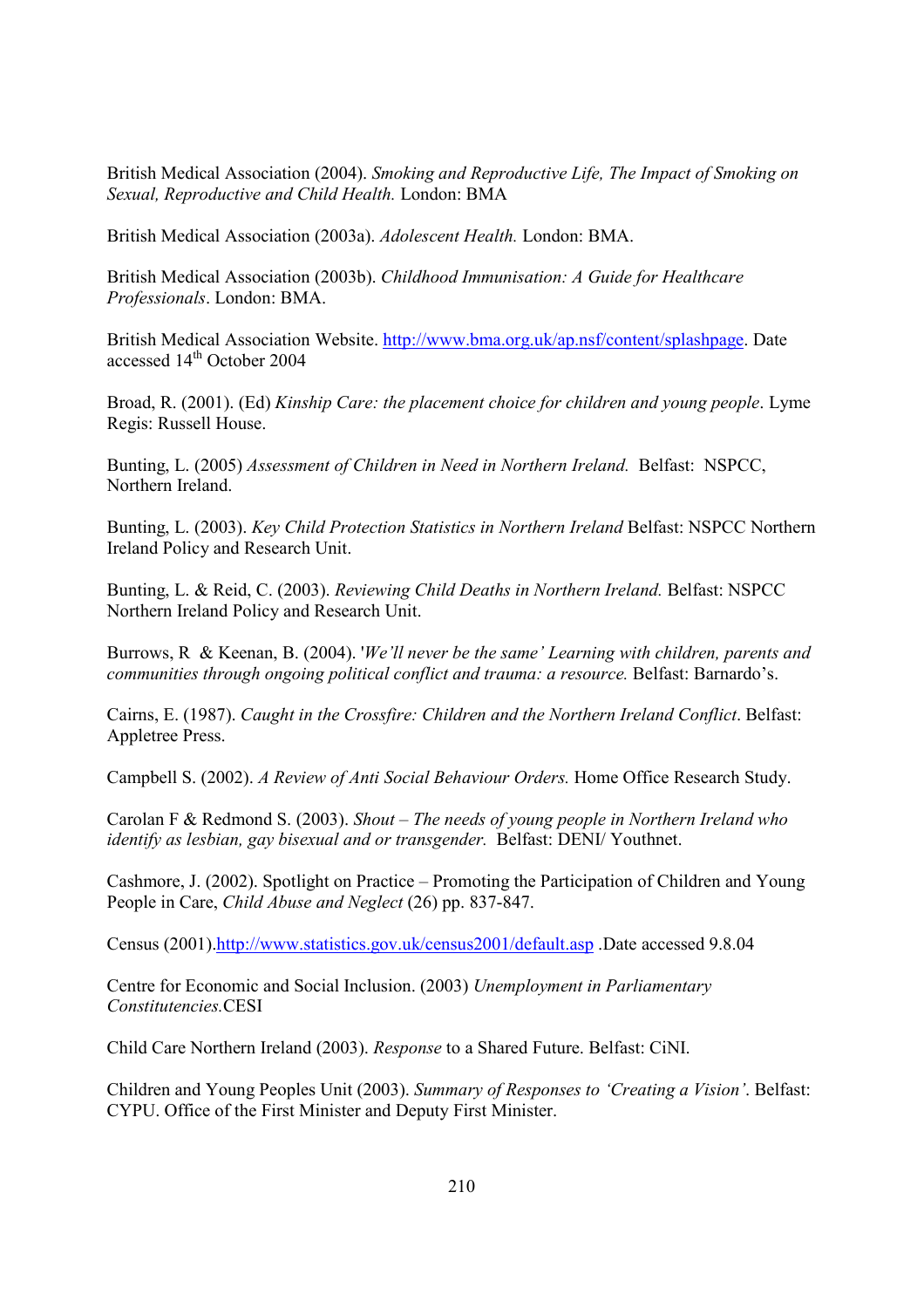Children and Young People Unit (2002a). Creating a Vision for all our Children. A Framework for Discussion. Belfast: CYPU. Office of the First Minister and Deputy First Minister.

Children and Young People Unit (2002b). Creating a Vision for all our Children A Ten Year Children's Strategy. A Future Search Event. Belfast: CYPU. Office of the First Minister and Deputy First Minister.

Children and Young Persons Review Group (Black Report). (1979). Legislation and Services for Children and Young Persons in Northern Ireland, Belfast: H.M.S.O.

Children and Young Persons Review Group (1977). Legislation and Services for Children and Young Persons in Northern Ireland. Belfast: H.M.S.O.

Children in Northern Ireland (2004). Measures to Tackle Anti Social Behaviour in Northern *Ireland.* Response to NIO Consultation Document. Belfast: CiNI.

Children in Northern Ireland (2003). A response from CiNI on Tackling Violence at Home, The Governments Proposals on Domestic Violence in Northern Ireland. Consultation Document. Belfast: CiNL

Children's Commissioner for Wales (2002). Annual Report and Accounts 2001-2002. CCW.

Children's Law Centre (forthcoming, 2004). Read & Rights. Belfast: CLC.

Children's Law Centre (2004a). Response to "Measures to Tackle Anti Social Behaviour in Northern Ireland". Belfast: CLC.

Children's Law Centre (2004b). Response to promoting equality of opportunity. Belfast: CLC.

Children's Law Centre (2004c). Review of Suspensions and Expulsions. Belfast: CLC.

Children's Law Centre (2004d). Submission to Leaving and After Care Regulations. Belfast: CLC.

Children's Law Centre (2003a). Summary of Case Law Relating to Children's Rights and Secure Accommodation. Belfast: CLC.

Children's Law Centre (2003b). Children and Young People Who Are Looked After/In Care.  $Belfast: CLC$ 

Children's Law Centre (2003c). Response to the Consultation Paper on a Commissioner for Children for Northern Ireland. Belfast: CLC.

Children's Law Centre (2003d). Submission to the Mental Health Review. Belfast: CLC.

Children's Law Centre (2002a) Creating a Safer Northern Ireland through Partnership. Belfast: CLC.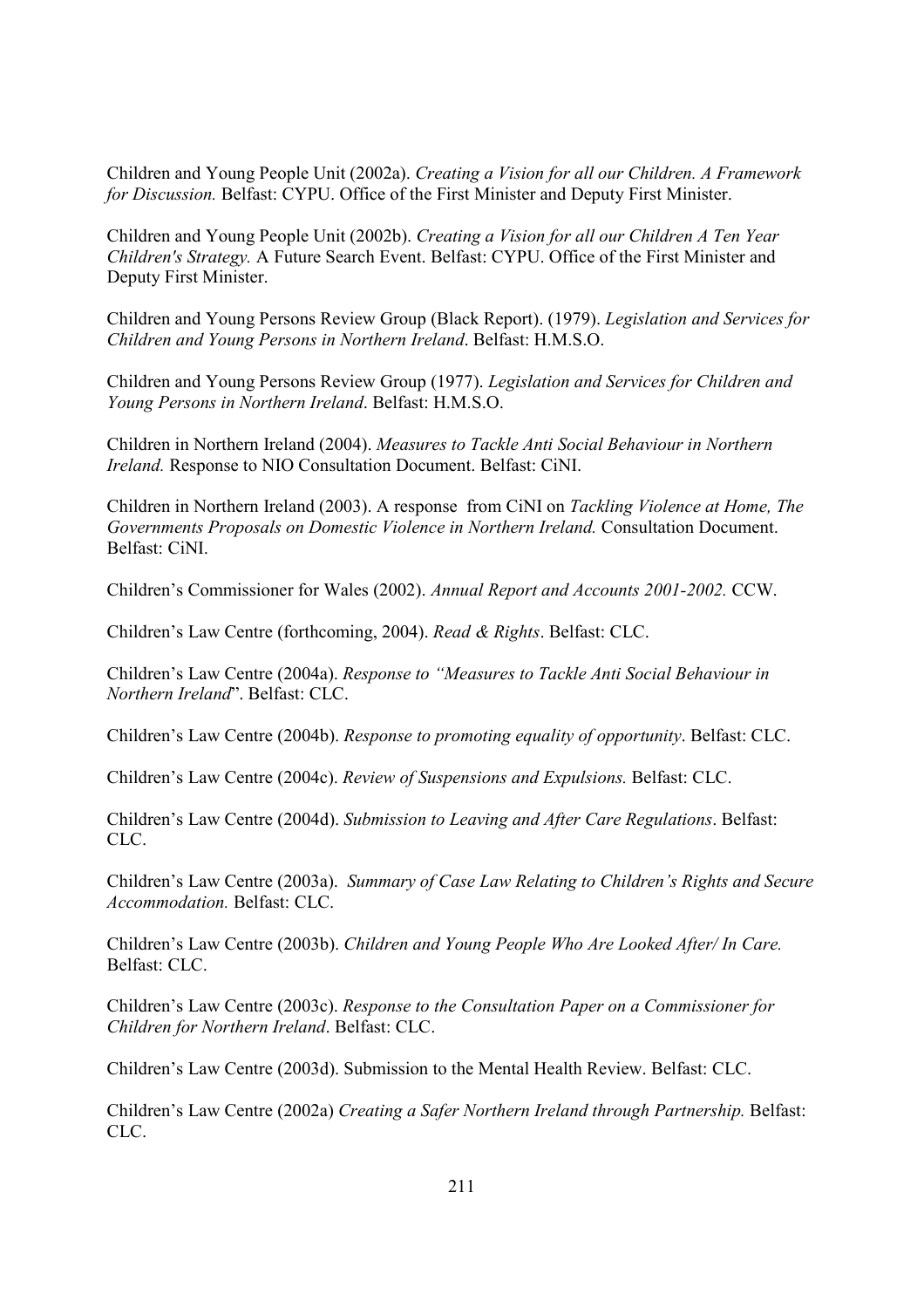Children's Law Centre (2002b). Draft Strategy for Bill of Rights. Belfast: CLC.

Children's Law Centre (2002c). Suspension and Expulsion Procedures for Children and Young People in Northern Ireland. Belfast: CLC.

Children's Law Centre (2001a). Submission by the Children's Law Centre on Proposals for a Children Leaving Care Bill. Belfast: CLC.

Children's Law Centre (2001b). Physical Punishment in the Home-Thinking About The Issues, Looking At The Evidence. Belfast: CLC.

Children's Law Centre (2001c). Response to the Commissioner's Bill. Belfast: CLC.

Children's Law Centre (2001d). Submission to Proposals for a Carer's and Disabled Children's Bill. Belfast: CLC.

Children's Law Centre  $\&$  Save the Children (2004). Response to prohibiting age discrimination. Belfast: CLC & SC.

Children's Law Centre & Save the Children (2003) Real Rights: Using the UNCRC to make a reality of children's rights in Northern Ireland. Belfast: CLC.

Children's Law Centre  $\&$  Save the Children (2002). Submission to the United Nations Committee on the Rights of the Child. Belfast: CLC & SC.

Children's Law Centre & Include Youth (2001). Response to the Draft Justice Bill. Belfast: CLC & Include Youth

Children's Order Advisory Committee (2003a). Best Practice Guidance Belfast: Northern Ireland Court Service

Children's Order Advisory Committee (2003b). Children Order Advisory Committee Fourth Report. Northern Ireland Court Service.

Children's Order Advisory Committee (2003c). Delay in Children Order Cases in the Court System. Northern Ireland Court Service.

Children's Rights Development Unit (1994). UK Agenda for Children. London: CRDU.

Choice Protects website http://www.dfes.gov.uk/choiceprotects/#cp Date accessed  $10^{th}$ November 2004.

Cleaver, H., Unell, I. and Aldgate, J. (1999) Children's needs – parenting capacity: the impact of parental mental illness, problem alcohol and drug use, and domestic violence on children's development. London: The Stationery Office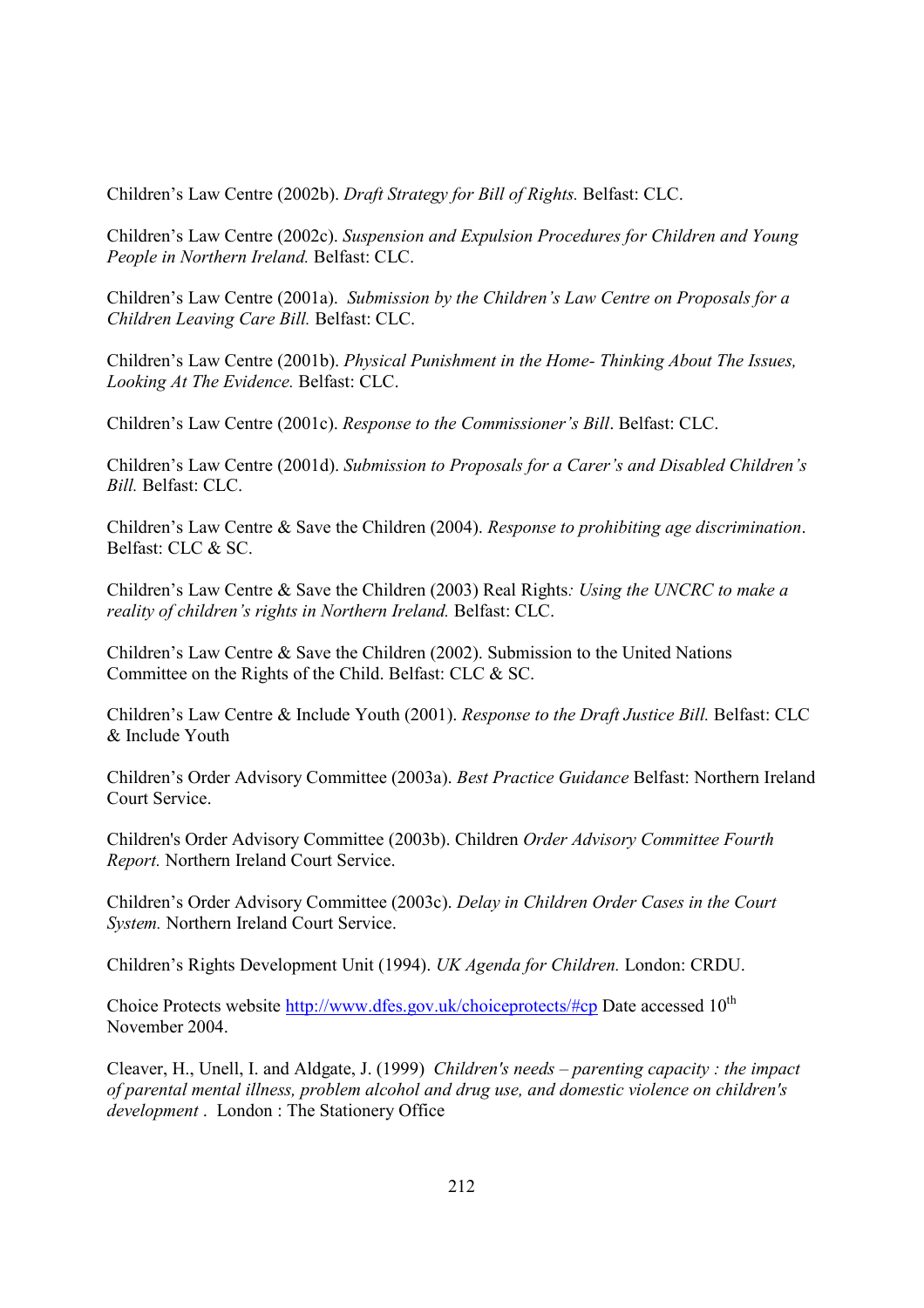Cole, T., M. Bellizzi, et al. (2000) "Establishing a standard definition for child overweight and obesity worldwide: international survey." British Medical Journal 320: 1240-1243.

Collins, K, Mc Aleavey G, Adamson, G & Dougan H. (2001). Participation Rates in Further and Higher Education. Belfast: Faculty of Social and Health Sciences and Education, School of Education University of Ulster.

Committee on the Administration of Justice (CAJ) (2003). CAJ's response to Government Consultation Paper Entitled A Shared Future. Submission No. S.143. Belfast: CAJ.

Community Conflict Impact on Children (2000). Children, Young People and the Troubles in Northern Ireland, Young Peoples Lives in Local Communities, A Report on the International Delegates' Site Visits in Northern Ireland, Belfast: Community Conflict Impact on Children. Institute of Conflict Research (ICR).

Community Practitioners' and Health Visitors' Association (CPHVA) (2003). Response to "Tackling Violence at Home", the Government's proposals on Domestic Violence in Northern Ireland, CPHVA.

Connolly, P. (2004). Evaluation of the Pilot Programme of the Media Initiative for Children in Northern Ireland, Unpublished report prepared for the Peace Initiative Institute.

Connolly, P. (2002). 'Race' and Racism in Northern Ireland: A Review of the Research Evidence. Belfast: Office of the First Minister and Deputy First Minister.

Connolly, P. & Keenan, M. (2002a). Tackling Racial Inequalities in Northern Ireland: Structures and Strategies. Belfast: Northern Ireland Statistics and Research Agency.

Connolly, P. & Keenan, M. (2002b). Racist harassment in the white hinterlands: the experiences of minority ethnic children and parents in schools in Northern Ireland, British Journal of Sociology of Education, 23 (3): 341-356.

Connolly, P. & Keenan, M. (2002c). Consultation with Travellers on the Recommendations of the Final Report of the Promoting Social Inclusion Working Group on Travellers. Belfast: Office of the First Minister and Deputy First Minister.

Connolly, P. & Keenan, M. (2001). The Hidden Truth: Racist Harassment in Northern Ireland. Belfast: Northern Ireland Statistics and Research Agency.

Connolly, P. & Keenan, M. (2000a). Racial Attitudes and Prejudice in Northern Ireland. Belfast: Northern Ireland Statistics and Research Agency.

Connolly, P. & Keenan, M. (2000b). Opportunities for All: Minority Ethnic People's Experiences of Education, Training and Employment in Northern Ireland. Belfast: Northern Ireland Statistics and Research Agency.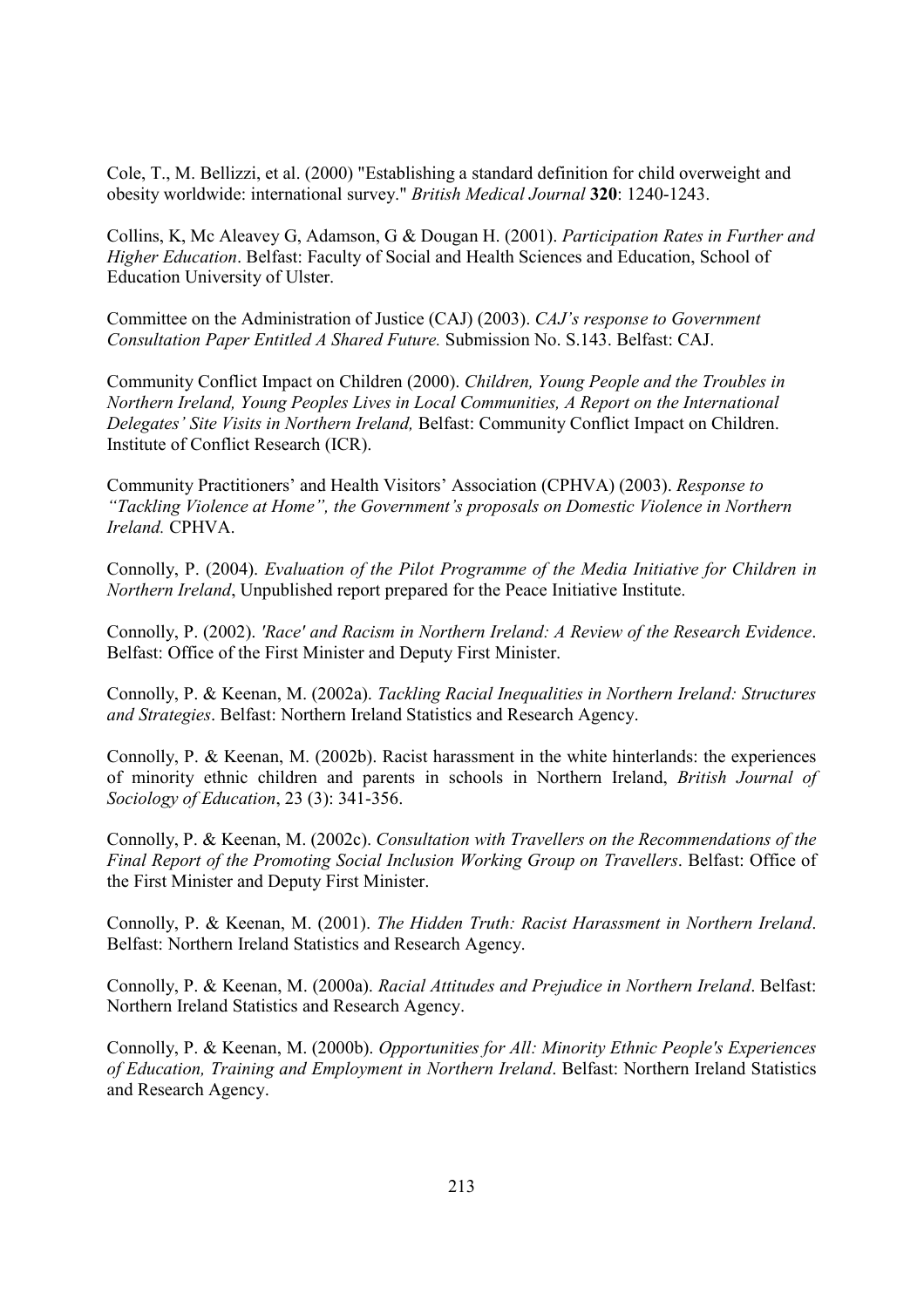Co-operation Ireland (2003). A Shared Future- A Consultation on Improving Relations in Northern Ireland, Response by Co-operation Ireland.

Countryside Agency (2000). Think Country Child: poverty and exclusion in rural areas, Child Right. CA.

Cousins, W., Larkin, E., Monteith, M., & Percy, A. (2003). The Care Careers of Younger Looked After Children, Multiple Placements Project. Belfast: Institute of Child Care Research Oueen's University Belfast.

Cousins, W., Milner, S. & McLaughlin, E. (2001). 'Listening to children, speaking for children: health and social services complaints and child advocacy', Child Care in Practice.

Craig, C. (2003). Domestic Violence and Health Professionals, A Short Story on Women's Experiences. Belfast: Northern Ireland Women's Aid Federation.

Craine, P. (1999). Young People and Public Space: Developing inclusive policy and practice. Paper presented at the International Conference on Young People and Social Exclusion. University of Strathclyde, Glasgow,  $9^{th} - 12^{th}$  September 1999.

Creggan Health Information Project.(CHIP) (1997). The Children of Creggan. Belfast: CHIP.

Criminal Justice Review Group (CJRG) (2000). Review of the Criminal Justice System in Northern Ireland: Main Report. Belfast: CJRG.

Darby, J & Knox C. (2004). A Shared Future  $-A$  Consultation on Improving Relations in Northern Ireland, Executive Summary and Key Themes.

Darby, J. & Dunn, S. (1987). Segregated Schools: The Research Evidence; in Osborne, R.D., Cormack, R.J. and Miller, R.L. (ed.s) Education and Policy in Northern Ireland. Belfast: Policy Research Institute

Darby, J. & Morris, G., (1974) Intimidation in Housing in Northern Ireland. Community Relations Council

Davey, C. (2004). Gender and Subject Choice in Second Level Education. Unpublished Ph.D Thesis, Queens University Belfast

Davidson G., Mc Callion M. & Potter M. (2003). Connecting Mental Health and Human Rights. Belfast: NIHRC.

Democratic Dialogue (2004). 'We have a Voice' Belfast: Democratic Dialogue

Department for Employment and Learning (2004). Further Education Means Business. Belfast: DEL.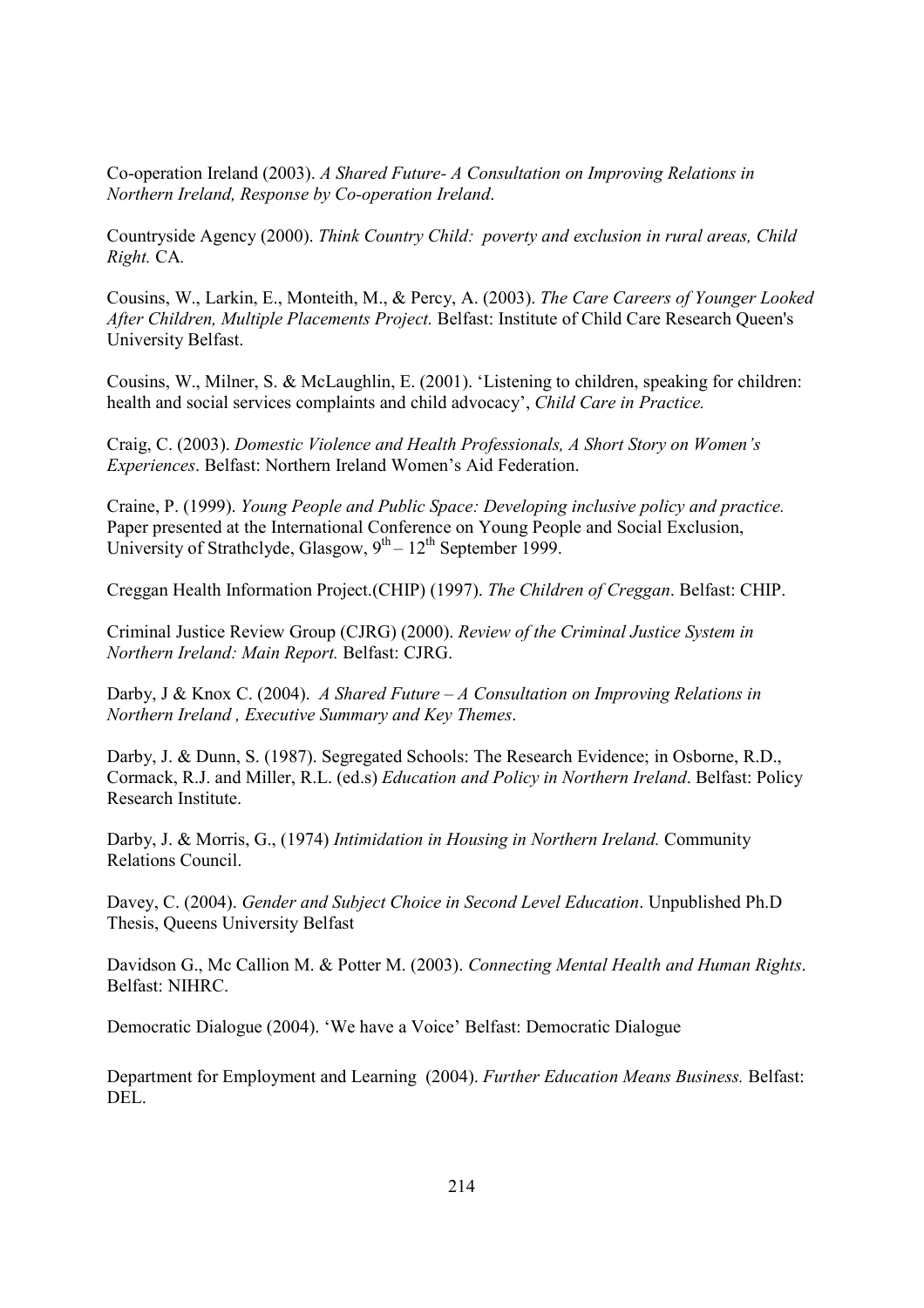Department for Employment and Learning (2003) Statistical Press Release: Participation in Full Time Education By 16 and 17 Year Old s in Northern Ireland 2002/03 . Belfast: DEL.

Department for Work and Pensions (2003). Households below average income, 1994-95/2001-02. Corporate Document Services.

Department of Education Northern Ireland (DENI) (2004a). At Least Five A Week – Evidence of the Impact of Physical Activity and Its Relationship to Health, A Report form the Chief Medical Officer. Bangor: DENI.

Department of Education(2004b). Proposed Common Funding Scheme for the Local Management of Schools. Bangor: DE.

Department of Education (2004c). Review of Pre-School Education in Northern Ireland. Bangor: DE

Department of Education (2004d). Suspension and Expulsion Procedures, Proposals for Change. Bangor: DE.

Department of Education (2003a). Proposals for a Revised Core Syllabus in RE in Grant-Aided Schools in Northern Ireland. Bangor: DE.

Department of Education (2003b). Report of a Survey of the Education Welfare Service in Northern Ireland. Bangor: DE.

Department of Education (2003c). Statement on Bullying. Bangor: DE

Department of Education (2003d) Statistical Press Release: Enrolment in schools, Bangor: DE.

Department of Education (2002a). Bullying in Schools: A Northern Ireland Study. Bangor: DE.

Department of Education Northern Ireland (2001). New Targeting Social Need (NTSN) – Analysis of Existing Information on Education Participation, Achievement and Outcomes for Disadvantaged Individuals and Groups. Bangor: DENI.

Department of Education Northern Ireland (1999a). Towards a Culture of Tolerance: Report of the Working Group on the Strategic Promotion of Education for Mutual Understanding, Bangor: DENI.

Department of Education Northern Ireland (1999b). Pastoral Care in Schools- Child Protection. Bangor: DENI.

Department of Education Northern Ireland (1998). Code of Practice on the Identification and Assessment of Special Educational Needs. Bangor: DENI.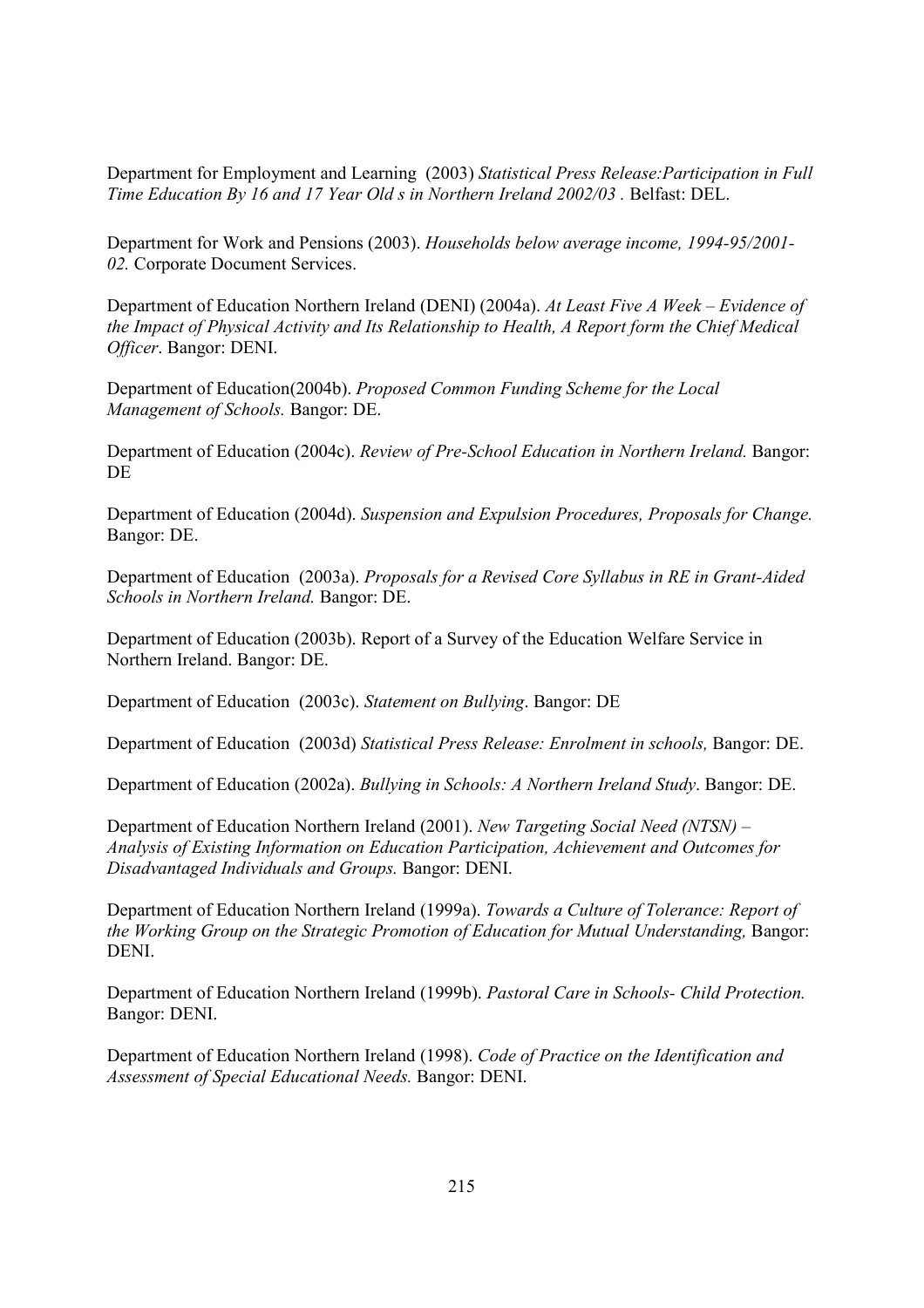Department of Health (2003). The Victoria Climbie Inquiry: Report of an Inquiry by Lord Laming. London: Department of Health.

Department of Health Social Services and Public Safety (2004a). Draft Leaving and After Care Regulation and Guidance for Consultation, Children (Leaving Care) Act Northern Ireland 2002. **Belfast: DHSSPS.** 

Department of Health, Social Services and Public Safety (2004b). Equality and Inequalities in Health and Social Care in Northern Ireland: A Statistical Overview. Belfast: Northern Ireland Research and Statistics Agency.

Department of Health, Social Services and Public Safety (2004c). Human Rights Working Group Draft Guidance on Restraint and Seclusion for Consultation. Belfast: DHSSPS.

Department of Health Social Services and Public Safety (2004d). Standards Development Task Group: Draft Children's Homes Registration and Inspection Standards. Belfast: DHSSPS.

Department of Health Social Services and Public Safety (2004e). Standards Development Task Group: Draft Standards for fostering Agencies. Belfast: DHSSPS.

Department of Health Social Services and Public Safety (2004f). An Oral Health Strategy for Northern Ireland. Consultation Document. Belfast: DHSSPS.

Department of Health Social Services and Public Safety (2003a). A Strategy for Children in Need Developing the Strategy: A Consultation Document. Belfast: DHSSPS.

Department of Health Social Services and Public Safety (2003b). Co-operating to Safeguard Children. Belfast: DHSSPS.

Department of Health, Social Services and Public Safety (2003c). Draft Standards for the Inspection of Child Protection Services Belfast: DHSSPS.

Department of Health, Social Services and Public Safety (2003d). Northern Ireland Care Leavers (2001/2002). Belfast: DHSSPS.

Department of Health, Social Services and Public Safety (2003e). Seeking Consent: Working with Children, Health Promotion Team. Belfast: DHSSPS.

Department of Health, Social Services and Public Safety (2003f). Sexual Health Promotion Strategy and Action Plan, Consultation Paper. Belfast: DHSSPS.

Department of Health, Social Services and Public Safety (2002a). Teenage Pregnancy and Parenthood Strategy and Action Plan 2002-2007. Belfast: DHSSPS.

Department of Health, Social Services and Public Safety (2002b) Investing for Health. Belfast: DHSSPS.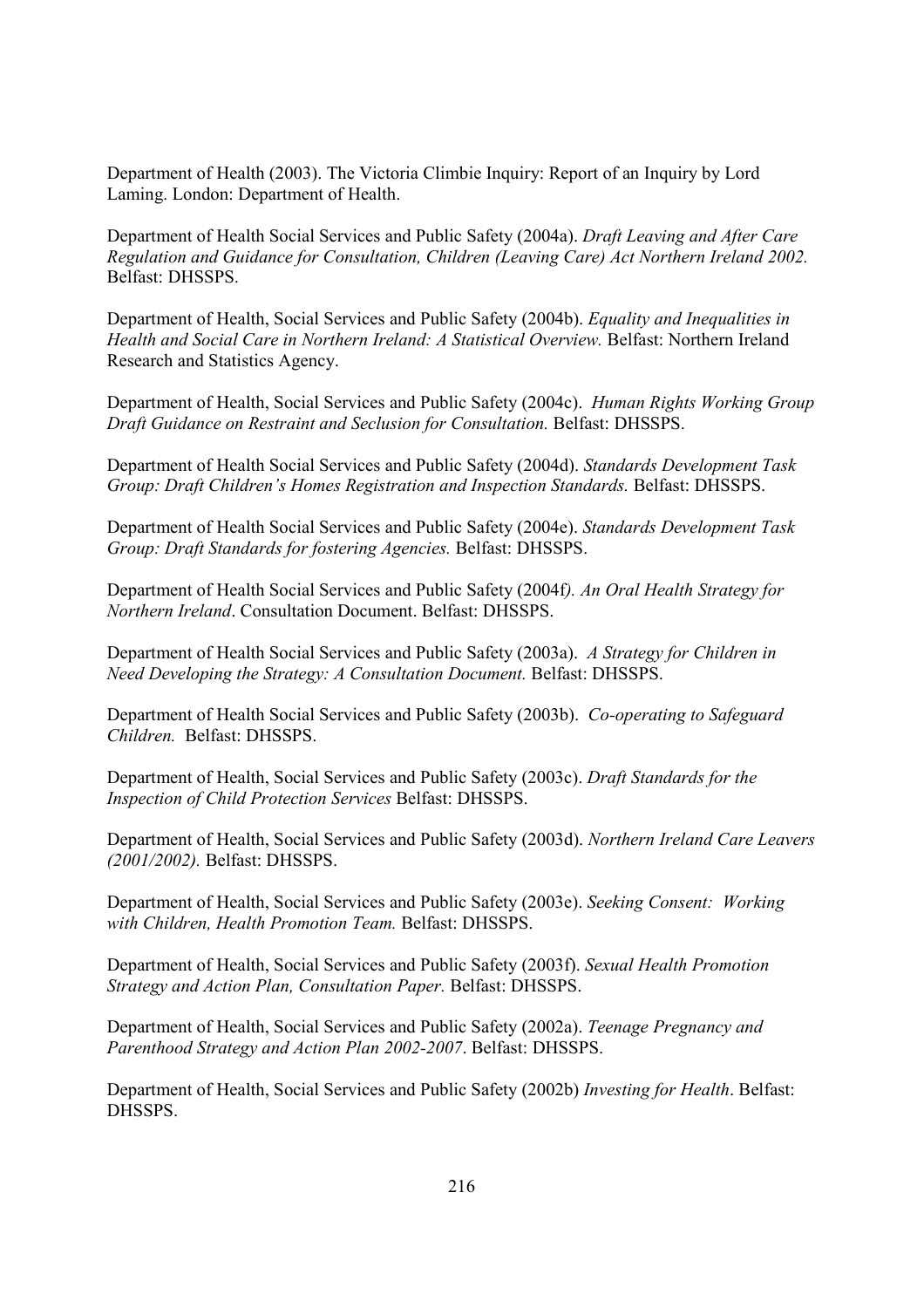Department of Health, Social Services and Public Safety (2001a). Northern Ireland Health and Social Well-Being Survey. Belfast: DHSSPS.

Department of Health Social Services and Public Safety (2001b). Report of the Children Matter Task Force: Phase I - 2001 to 2003. Belfast: DHSSPS.

Department of Health Social Services and Public Safety (2000). Investing for Health Belfast: **DHSSPS** 

Department of Health Social Services and Public Safety (1999a). Breastfeeding Strategy for Northern Ireland. Belfast: DHSSPS.

Department of Health Social Services and Public Safety (1999b) The Health of the Public in Northern Ireland: Taking Care of the Next Generation: Report of the Chief Medical Officer. Belfast: DHSSPS

Department of Health Social Services and Public Safety (1998). Children Matter Belfast: DHSSPS.

Department of Health (2002). Fostering Services: National Minimum Standards Fostering Services Regulations. London: Department of Health

Dibben, P. (1999). Young People and Social Exclusion: Speaking Out Against a Culture of Blame. Paper presented at the International Conference on Young People and Social Exclusion, University of Strathclyde, Glasgow,  $9^{th} - 12^{th}$  September 1999.

Dignan, J. (1999). The Crime and Disorder Act and the Prospects for Restorative Justice, Criminal Law Review. (1) pp.48-60.

Dignan, T. (2003). Community Differentials and New TSN, Report prepared for the Office of the First Minister and Deputy First Minister Equality Directorate. Belfast: Equality Unit. Office of the First Minister and Deputy First Minister.

Dignan, T. (2003). Low Income Households in Northern Ireland 1990-2002. Belfast:

Donaldson, T. (2004). The Changing Face of Care under the Children (NI) Order 1995. Belfast: DHSSPS.

DSD (2002). Northern Ireland Client Group Analysis: Persons of working age and their children and persons of pensionable age receiving key benefits in May 2001. Belfast:DSD

Dunford, C., and Richards, S. (2003). Doubly Disadvantaged - report of a survey on waiting lists and waiting times for occupational therapy services for children with developmental *coordination disorder.* London: The College of Occupational Therapists and the National Association of Paediatric Occupational Therapists.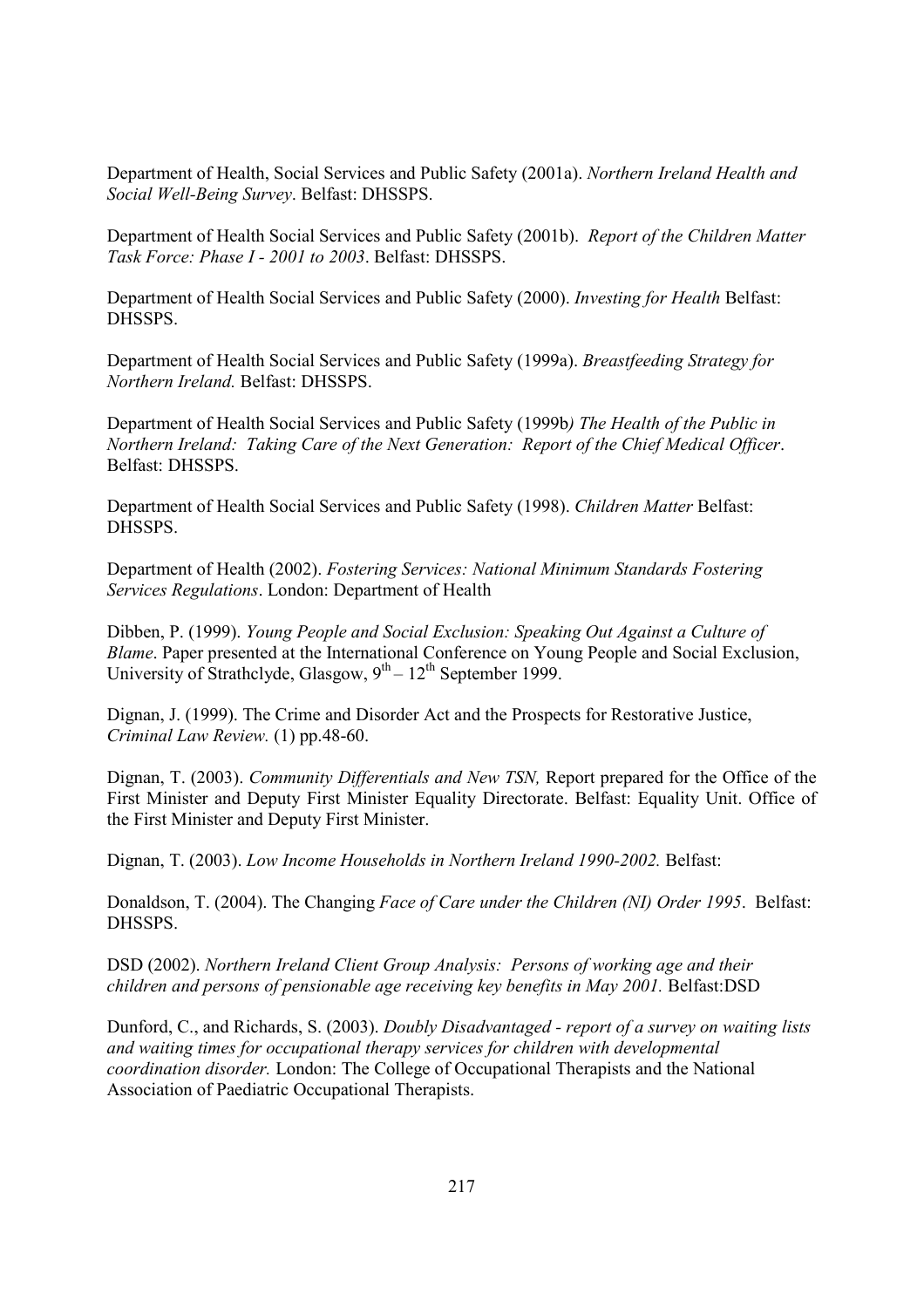Duyme, M., Dumaret, A.C. and Tomkiewicz, S. (1999) How can we boost IQs of "dull children"? Proceedings of the National Academy of Sciences, 96, 8790-8794.

Eastern Health & Social Services Board (2004). Consultation Document, the Development of Intensive Support Residential Childcare Units in the Eastern Health and Social Services Board Area for Young People Aged 13-18 Years. EHSSB.

Educable (2002). No Choice: No Chance- the educational experiences of young people with *disabilities.* Belfast: Save the Children.

Education & Training Inspectorate (2004a). Provision for Students with Learning Difficulties and/or Disabilities (SLDD) in Colleges of Further Education in Northern Ireland. Bangor: ETI.

Education & Training Inspectorate (2004b). Education and Training Inspectorate Report of a Follow-up Inspection, Lakewood Special School Bangor. Bangor: ETI.

Education & Training Inspectorate (2003a). Accommodation in Post-Primary Schools for Teaching and Learning in the Creative and Expressive Area of Study, Executive Summary. Bangor: ETI.

Education & Training Inspectorate (2003b). Chief Inspector's Report 1999-2002, Executive Summary. Bangor: ETI.

Education & Training Inspectorate (2003c). Scoping Study Report- Counselling in Schools, 2001-2002. Bangor: ETI.

Education & Training Inspectorate (2002). Report of a Survey on Creative Arts in the Youth Service, Inspected 2000-2001. Bangor: ETI.

Education & Training Inspectorate (2001a). Improving Physical Education in Post-Primary Schools 2001. Bangor: ETI.

Education & Training Inspectorate (2001b). Report of an Inspection Survey on Cross Community Provision in the Youth Service (1999-2000). Bangor: ETI.

Education & Training Inspectorate (2000a). Personal Safety and Child Protection in the Youth Services. Bangor: ETI.

Education & Training Inspectorate (2000b). Provision for Pastoral Care including Child Protection. Bangor: ETI.

Education & Training Inspectorate (2004a). Provision for Students with Learning Difficulties and/or Disabilities (SLDD) in Colleges of Further Education in Northern Ireland. Bangor: ETI

Ellison, G. (2001). Young People, Crime, Policing and Victimisation in Northern Ireland. Belfast: Institute of Criminology and Criminal Justice Queens University Belfast.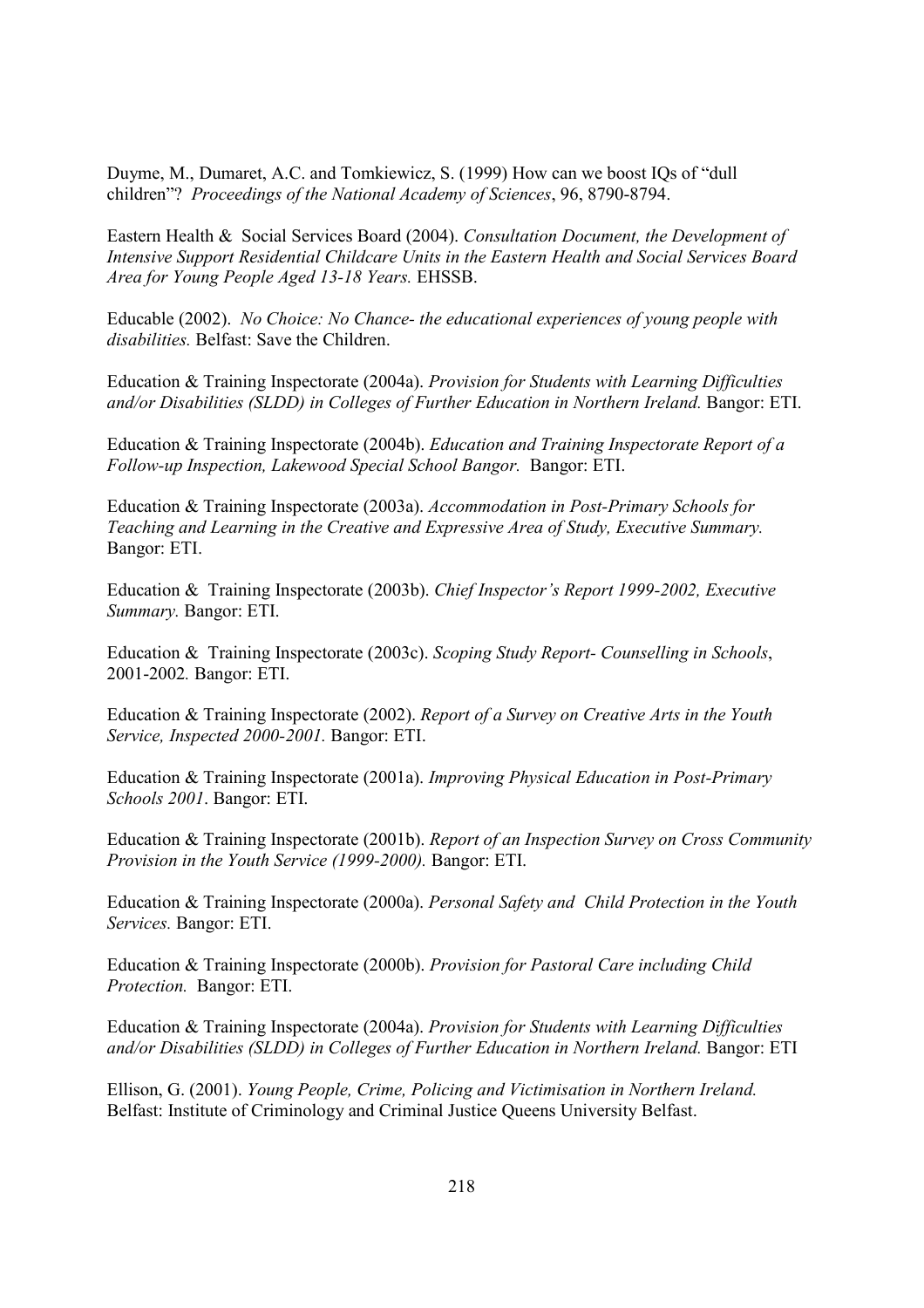Elwood, J., McKeown, P., Gallagher, T., Kilpatrick, P., Murphy, C., & Carlisle, K. (2004) Equality Awareness in Teacher Education and Training in Northern Ireland-Summary Report. Belfast: Equality Commission.

Elsey, S. (2004) "If they don't recognise it you've got to deal with it yourself; gender, young caring and educational support". Gender and Education. 16, 1. pp.65-75.

Eubanks-Owens, P. (1999). No Teens Allowed: The Exclusion of Adolescents from Public Spaces. Paper presented at the International Conference on Young People and Social Exclusion, University of Strathclyde, Glasgow,  $9^{th} - 12^{th}$  September 1999.

European Commission Human Rights. (1997) Application number 25186/94, Euan Sutherland against the United Kingdom, report of the Commission, 1 July 1997.

Evason, E. & Robinson, G. (1998). Lone Parents in Northern Ireland: The Effectiveness of Work Incentives'. Social Policy and Administration, 32 (1), pp. 14-27

Family Planning Association NI (FPANI), Shubotz, D, Simpson, A, & Rolston, B. (2002a). Towards Better Sexual Health: A Survey of Sexual Attitudes and Lifestyles of Young People in Northern Ireland. Belfast: FPANI and University of Ulster.

Family Planning Association NI (2002b). General Consumer Council for Northern Ireland, 2002, In Poor Health (Northern Ireland: the health gap between rich and poor). Belfast: FPANI

Fanning, B., Veale, A. & O'Connor, D. (2001). Beyond the Pale: Asylum-Seeking Children and Social Exclusion in Ireland. Refugee Action Council.

Fawcett, M. I. (2000). Developing counselling for young people affected by parental separation and divorce: reflections on Relate Teen practice. Thesis, MSSc Faculty of Legal, Social and **Educational Sciences, Queens University Belfast** 

Feenan, D., Fitzpatrick, B., Maxwell, P., O'Hare, U., Ritchie, T., Steele, C. (2001). Enhancing the Rights of Lesbian, Gay and Bisexual People in Northern Ireland, Belfast: Northern Ireland Human Rights Commission.

Finlay, E. & Irwin, G. (2004). We have a voice: young people and political engagement. Democratic Dialogue.

Fostering Network (forthcoming). Regional Fostering Strategy. Belfast: Fostering Network.

Foundation for Study of Infant Deaths Website. http://www.sids.org.uk/fsid/. Date accessed 8<sup>th</sup> August 2004.

French, B., Donnelly, D., & Willis, M. (2001). Experience of Crime in Northern Ireland Research and Statistical Bulletin 5/2001. Belfast: Northern Ireland Office.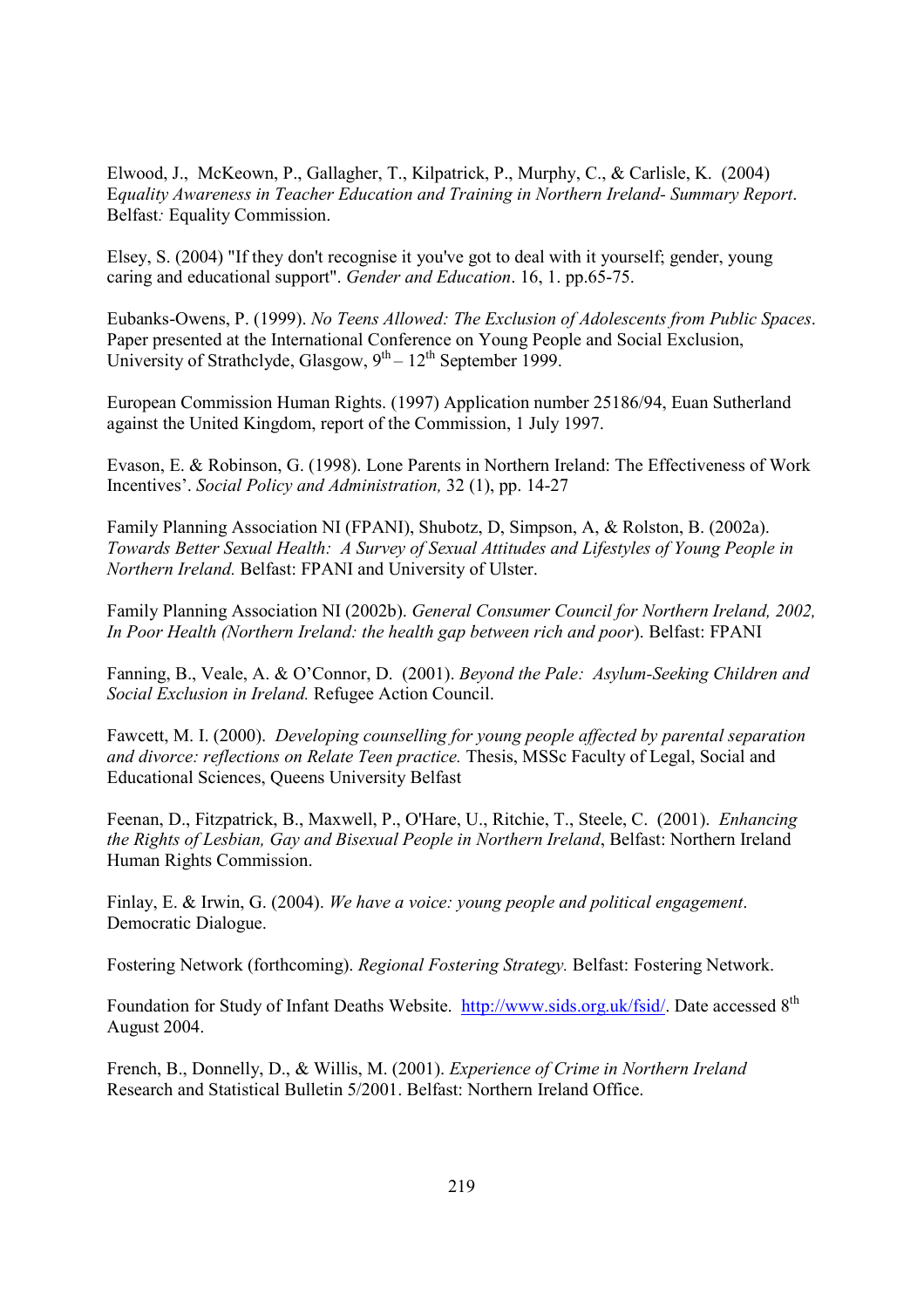Fullerton, D. & Hayes, A. (2003). What Next For School Age Mothers? Emerging Issues from A Qualitative Study of the Causeway School Age Mother (S.A.M) Project, No. 1 policy and practice briefing. Belfast: Barnardo's.

Gallagher T., & Smith., A. (2000). The Effects of the Selective System of Secondary Education in Northern Ireland, Bangor: Department of Education for Northern Ireland.

Gallagher, T. & Leitch, R. (1998). Education and Ethnic Minorities in Northern Ireland: A Survey of Teachers, Belfast: Equality Commission for Northern Ireland.

Gallagher, T., Smith., A, Montgomery., (2003). Integrated Education in Northern Ireland: participation, profile and performance. Coleraine: University of Ulster.

Gardner, J. & Cowan, P. (2000). Testing the Transfer Test, Belfast: Queen's University.

Gill, B., Dunn, M., & Goddard, E. (2002). Student Achievement in Northern Ireland - results in reading, mathematical and scientific literacy among 15 year olds from OECD PISA 2000 study. London: Office for National Statistics, the Stationary Office.

Goldson, B. (2002). Vulnerable Inside. London: The Children's Society.

Gray, A. & Bruegel, I. (2002). The supply of and demand for childcare in Northern Ireland. Belfast: Report for the Equality Commission, Northern Ireland.

Green, R. (2001) Taking the initiative: promoting young people's involvement in public decision *making in Northern Ireland.* Belfast: Save the Children and the Youth Council for Northern Ireland

Gregg, P. & Brewer, M., (2003). Eradicating Child Poverty in Britain: Welfare Reform and Children since 1997 in Walker and Wiseman (eds) The Welfare We Want. Bristol: Policy Press.

Halpenny, A. M. & Gilligan, R. (2004). Caring before their time?: Research and policy perspectives on young carers. Dublin: Barnardos & Children's Research Centre.

Hamilton, J., Radford, K., & Jarman, N. (2004). Policing, Accountability and Young People. Belfast: Institute for Conflict Research.

Hansson, U., Morgan, V. & Dunn, S. (2002). Minority Ethnic Groups in Northern Ireland: Experiences and Expectations of English Language Support in Education Settings. Belfast: Office of First Minister and Deputy First Minister.

Harland, J., Moor, H., Kinder, K. & Ashworth, M. (2002). Is the Curriculum Working? The Key Stage 3 Phase of the Northern Ireland Curriculum Cohort Study. Berkshire: National Foundation for Educational Research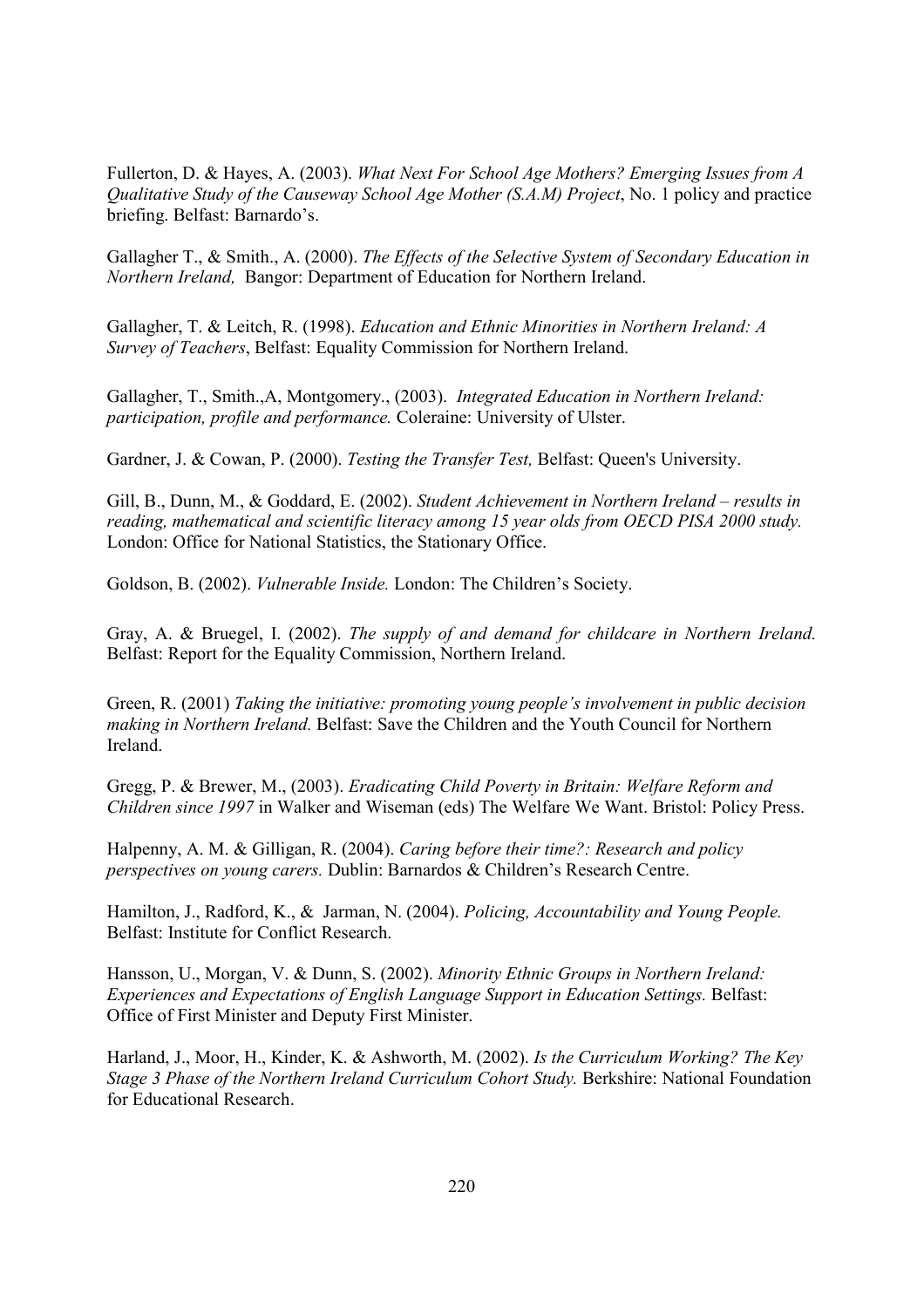Health Promotion Agency for Northern Ireland (2004a). Mental Health Promotion, A Database of Initiatives in Northern Ireland. Belfast: Health Promotion Agency.

Health Promotion Agency for Northern Ireland (2003a). Breast Feeding in Northern Ireland, A summary report on knowledge, attitudes and behaviour. Belfast: Health Promotion Agency for Northern Ireland.

Health Promotion Agency for Northern Ireland (2003b). Attitudes and behaviour of Young Adult Drinkers in Northern Ireland, A Qualitative Study. Belfast: Health Promotion Agency for Northern Ireland.

Health Promotion Agency for Northern Ireland (2003c). Mind your Head, A Student Guide for Healthy Minds in Healthy Bodies. Belfast: Health Promotion Agency.

Health Promotion Agency for Northern Ireland (2002a). Health Promoting Schools, An Investing for Health Partnership. Belfast: Health Promotion Agency.

Health Promotion Agency for Northern Ireland (2002b). Research and Evaluation Review 2000-2001. Belfast: Health Promotion Agency.

Health Promotion Agency for Northern Ireland (2001a). Design for Living, Research to Support Young Peoples Mental Health and Wellbeing. Belfast: Health Promotion Agency.

Health Promotion Agency for Northern Ireland (2001b). Learning to Eat Well, Nutrition Initiatives in School. Belfast: Health Promotion Agency.

Health Promotion Agency for Northern Ireland (2001c). Minds Matter, Exploring the Mental Wellbeing of Young People in Northern Ireland, Secondary Analysis of the Health Behaviour of School Children survey 1997/98. Belfast: Health Promotion Agency.

Health Promotion Agency for Northern Ireland (2000). The Health Behaviour of School Children in Northern Ireland: A report on the 1997/98 survey. Belfast: Health Promotion Agency for Northern Ireland

Healthy Cities Belfast (2003a). One Year On, Planning for a Healthy City, City Health Development Plan.

Healthy Cities Belfast (2003b). Positive Minds. Training for Young People.

Healthy Cities Belfast (2003c). *Quality of Life Matrix, Planning for a Healthy City One Year On.* 

Higgins, K. & Pinkerton, J. (2000). Family Support in NI Final Report: Fitting the Pieces Together. Belfast: Institute of Childcare Research, Queens University Belfast.

Higgins, K., Pinkerton, J. & Switzer, V. (1997). Family Support in Northern Ireland - Starting Points Appendix A NI Omnibus Survey Children Order Findings. Belfast: Institute of Childcare Research, Queens University Belfast.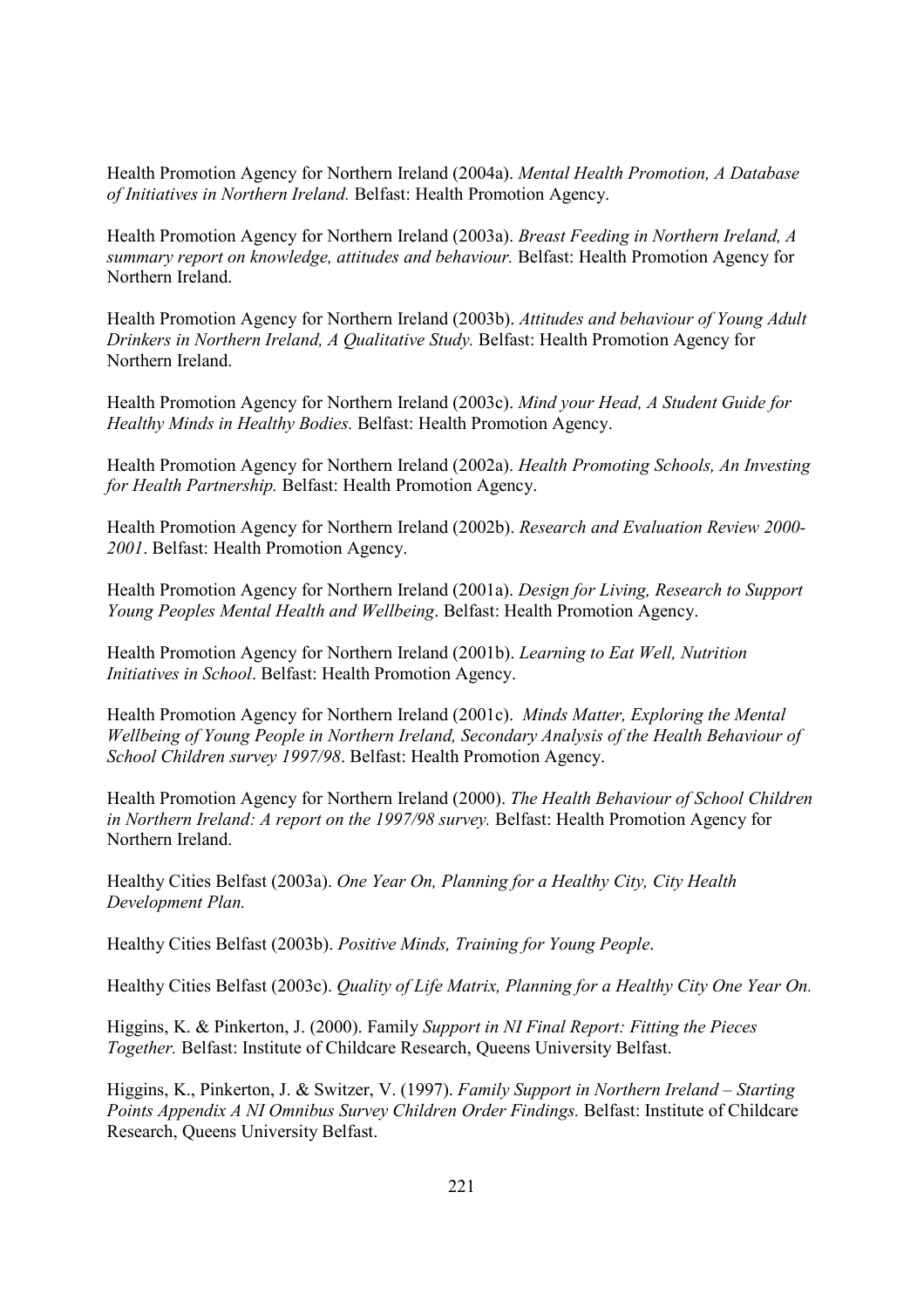Hillyard, P., Kelly, G., McLaughlin, E., Patsios, D. & Tomlinson, M. (2003). Bare Necessities -Poverty and Social Exclusion in Northern Ireland: key findings. Belfast: Democratic Dialogue. Report 16.

Hodgkin, R. & Newell, P. (1998). Implementation Handbook for the Convention on the Rights of the Child. New York: UNICEF.

Horgan, G. (2001). A Sense of Purpose: The views and experiences of young mothers in Northern Ireland about growing up. Belfast: Save the Children.

Holliday, L. (1997). Children of the Troubles. Washington: Square Press

House of Commons Select Committee (2004). Third Report: Report on Obesity. HMSO.

Housing Rights Service. (2004). A response to Measures to tackle Anti-Social Behaviour in Northern Ireland

Implementation Team (2004). The Review of Health and Social Services in the case of David and Samuel Briggs (The Lewis Review). Belfast: DHSSPS

Include Youth (2004). Response to Measures to tackle Anti-Social Behaviour in Northern Ireland, Consultation Document, Belfast: Include Youth.

Include Youth (2003a). Children's Strategy pre-consultation : A response from Youth Voices. Belfast: Include Youth

Include Youth (2003b). Prevention of Young People becoming Socially Excluded. Belfast: Include Youth.

Include Youth (2003c). Strategy Pre-Consultation. Belfast: Include Youth.

Include Youth (2001). 'Our Rights' Commissioner for Children in  $NI - A$  Young Person's Response. Belfast: Include Youth.

Institute for Conflict Research (2003a). Annual Report 2001-2002. Belfast: ICR.

Institute for Conflict Research (2003b). Young People and Politics in North Belfast: An outline of a survey by the North Belfast Community Research Project. Belfast: ICR.

Investing for Health (2002). Teenage pregnancy and Parenthood. Strategy and Action Plan 2002-2007.

Irish Council of Churches (2003). Submission on 'A Shared Future: A Consultation Paper on Improving Relations in Northern Ireland'.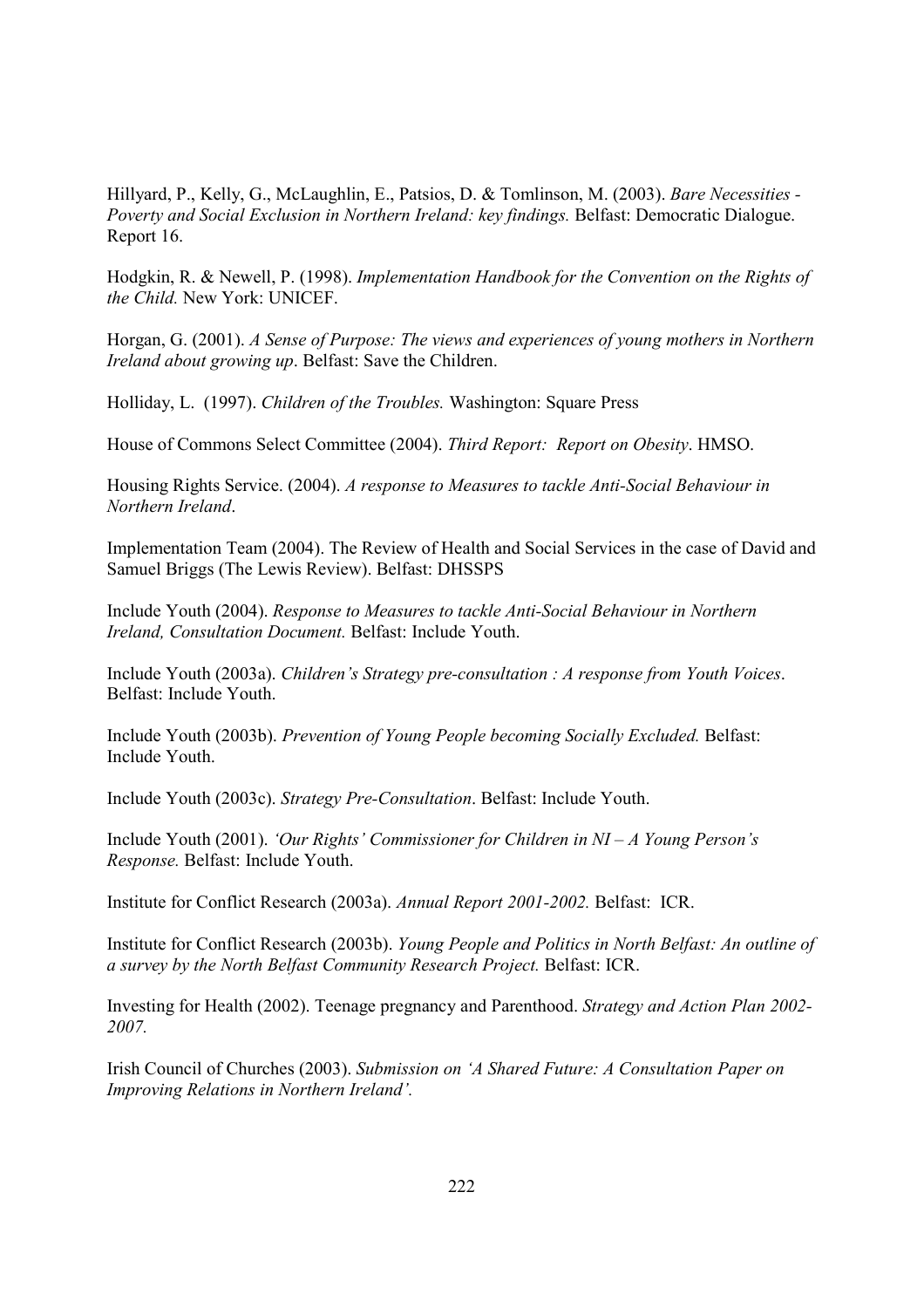Irwin, G. & Dunn, S. (1996). *Ethnic Minorities in Northern Ireland*. Coleraine: Centre for the Study of Conflict, University of Ulster.

Jamieson, R., & Grounds, A. (2002). No Sense of an Ending: The effects of long-term imprisonment amongst Republican prisoners and their families. Monaghan: Expac.

Jarman, N. & Monaghan, R. (2004). Racist Harassment in Northern Ireland. Belfast: Office of First Minister and Deputy First Minister

Jarman, N., & Tennant, A. (2003). An Acceptable Prejudice? Homophobic Violence and Harrassment in Northern Ireland, Belfast: Institute for Conflict Research.

Keenan, P. & Harvey, C. (forthcoming 2004). Turning up the Sound. Belfast, Save the Children, Youth Council NI; NI Youth Forum; YouthNet...

Kelly, B & Monteith, M. (2003). Supporting disabled children and their families in Northern Ireland: a research and policy review. London: National Children's Bureau.

Kelly, G. (1998). "The influence of Research on Child Care Policy and Practice: The Case of 'Children Who Wait' and the Development of the Permanence Movement in the United Kingdom" in: Iwaniec D. and Pinkerton, J. Making Research Work: Promoting Child Care Policy and Practice, Chichester, Wiley. pp 47-67.

Kelly, G., & McSherry, D. (2003). Report on the Freeing Order Processes in Northern Ireland. Belfast: Department of Health Social Services and Public Policy.

Kilkelly, U. (2004). 'Child and Family Law' in Kilkelly (ed) ECHR and Irish Law. Jordan's

Kilkelly, U. (2002). Effective protection of Children's Rights in Family Cases: An International Approach. Transnational Law and Contemporary Problems 12(2) pp. 336-354.

Kilkelly, U. (2001). The Best of Both Worlds for Children's Rights: Interpreting the European Convention on Human Rights in the light of the UN Convention on the Rights of the Child. Human Rights Ouarterly 23(2) pp.308-326.

Kilkelly, U. (2000). The Human Rights Act 1998: Implications for the Detention and Trial of Young People. Northern Ireland Legal Quarterly 51(3) pp. 466.

Kilkelly, U. (1999). The Child and the ECHR. Ashgate.

Kilkelly, U., Moore, L., & Convery, U. (2002) In Our Care: Promoting the rights of children in custody Belfast: Northern Ireland Human Rights Commission.

Kilpatrick, R. & Barr, A. (2002). Multiply Suspended Pupils: Their Educational Career and Support Projects Available to them, Bangor: Department of Education.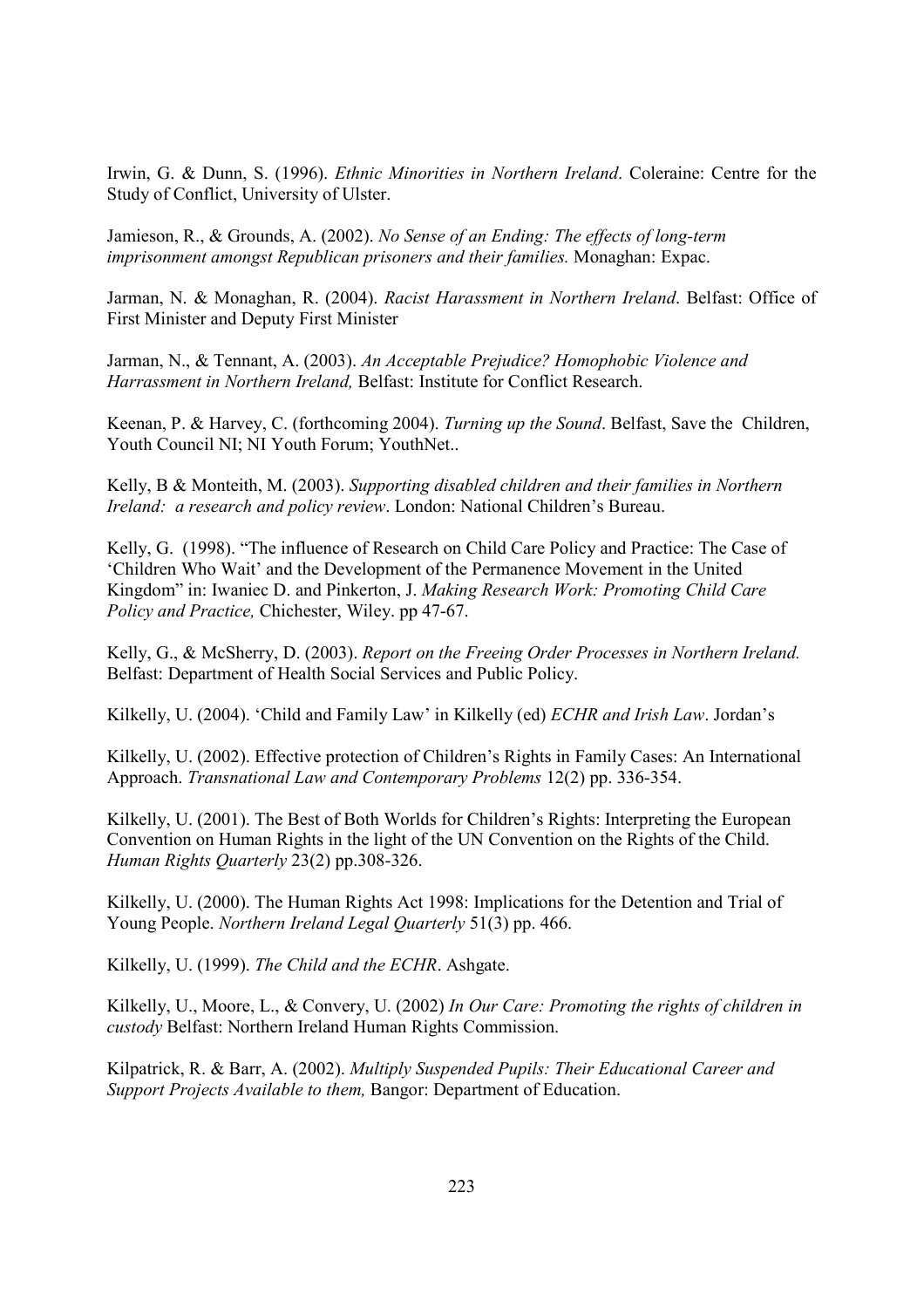Kilpatrick, R., Barr, A. & Wylie, C. (1999). The 1996/1997 Northern Ireland Suspension and Expulsion Study. Bangor: Department of Education for Northern Ireland.

Kilpatrick, R. & McClinton, J. (2004) Abacus: "Is it Saturday?" - A Play and Recreational Programme for Children and Young People with Moderate Learning Difficulties. Institute of Childcare Research, Queens University Belfast.

Kirton, D. (2003). Renumeration and Performance in Foster Care. London: Department of Health Research Initiative.

Kurtz, Z. (2004). What Works in Promoting Children's Mental Health?: the evidence and the implications for Sure Start Settings. London: Department of Education and Skills.

Leitch, R. & Kilpatrick, R. (1999). Inside the Gates: Schools and the Troubles: A research report into how schools support children in relation to the political conflict in Northern Ireland. Belfast: Save the Children.

Leonard, M. (Forthcoming). Children in Interface Areas: Reflections from North Belfast. Belfast: Save the Children.

Leonard, M. & Davey, C. (2001a) Thoughts on the  $11+$ . Research commissioned by the Department of Education and Save the Children.

Leonard, M. & Davey, C. (2001b). *Young Carers in Northern Ireland*. Unpublished paper from research commissioned for the Royal Irish Academy: Dublin.

Lernihan, U. M. (2003) A Study of Kinship Foster Carers in Northern Ireland. Unpublished doctoral thesis Queen's University, Belfast.

Loudes, C. (2003). Learning to Grow Up: Multiple identities of Young Lesbians, Gay Men and Bisexual People in Northern Ireland, Belfast: Northern Ireland Human Rights Commission.

Lundy, L. (2001). Access to Post-Primary Schools. Belfast: NIHRC.

Lundy, L. (2000). Education Law Policy and Practice in Northern Ireland. Belfast: SLS.

Lundy, L. (1998). 'Stating a case for the un-statemented: children with special educational needs in mainstream schools'. Child and Family Law Quarterly 10(1) pp. 39-53.

Lundy, L. (1998). 'From Act to Order: The Metamorphosis of Education Legislation', Liverpool Law Review 20(1) pp. 63-93.

Lutton S. (2000). A Study of the Civil and Criminal Justice System in Northern Ireland in Relation to Domestic Violence Cases. Belfast: School of Law, Queen's University of Belfast.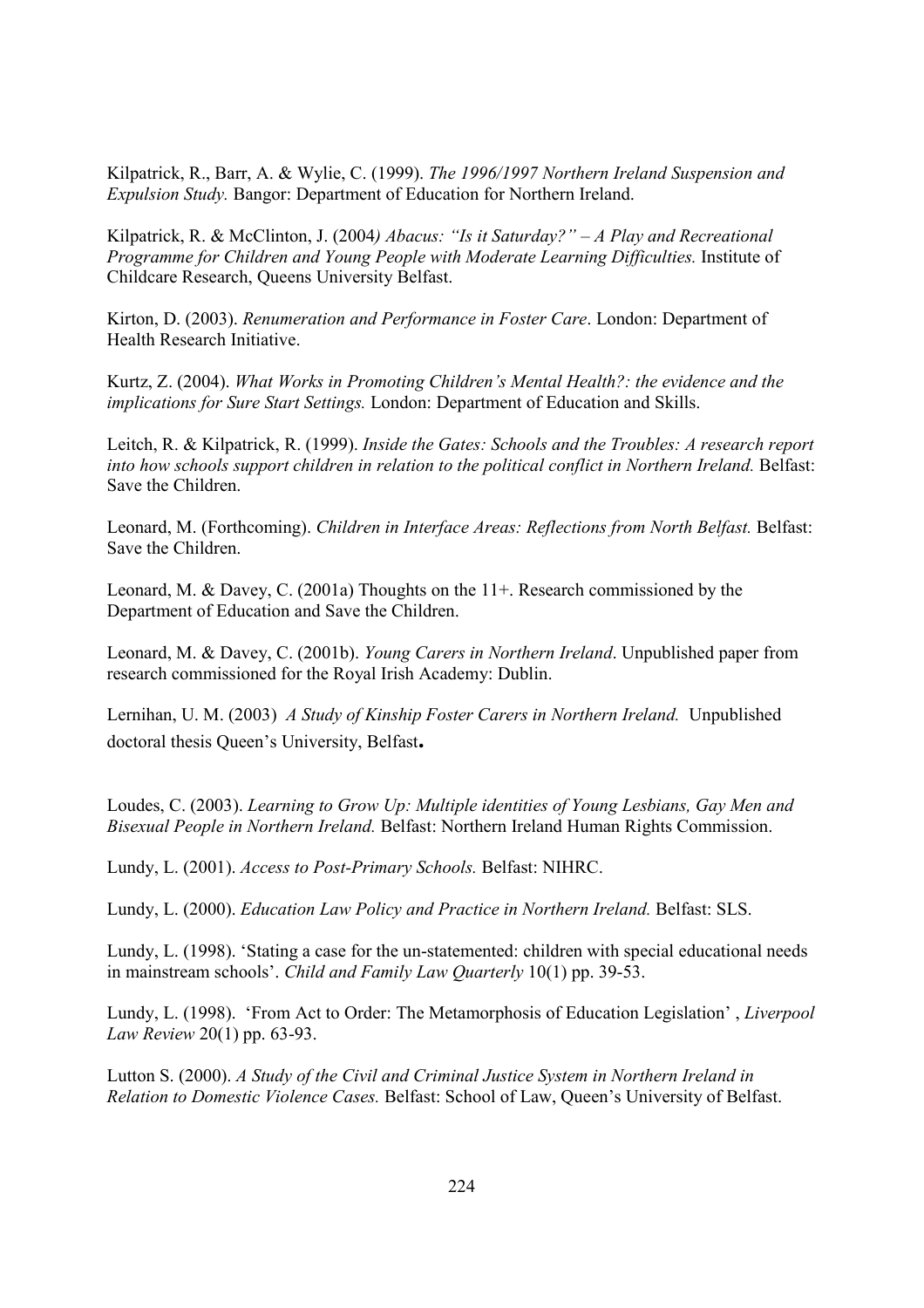Mann-Kler, D. (1997). Out of the Shadows: An Action Research Report into Families, Racism and Exclusion in Northern Ireland. Belfast: Barnardos.

McAlister, K. (2002). Western Health and Social Services Board Consultation: Young People with Experience of Care and Education. Belfast: VOYPIC.

McAlister, K. & Toal, A. (2003). Regional Consultation on the Fostering Strategy, Foster Care: Views and Experiences of Young People. Belfast: VOYPIC.

McAlister, K., Toal, A. & McCrea, R (2004). Listening to Children: Involving Children in Child Protection. Belfast: VOYPIC.

McCann, P. (1996). A Study of the Effects of an Autistic Child on Non-Autistic Siblings. Unpublished MEd Dissertation. Belfast: Graduate School of Education, Queen's University.

McClay, J. (2003). Helping Bereaved Students Cope with the Return to School. Unpublished MEd Dissertation. Belfast: Graduate School of Education, Queen's University.

McConkey, R., & Smyth, M (2000). Not so different? The experiences and views of parents and school-leavers with severe learning difficulties. University of Ulster and Eastern Health and Social Services Board.

McEvoy, K., O'Mahony, D., Horner, C., & Lyner, O. (1999). 'The Home Front: the families of politically motivated prisoners in Northern Ireland' British Journal of Criminology. (39) pp.175-197.

McKeever, B. & Griffiths, H. (2001) In the Telling: Research into the experiences pf parents, Recalling how their Children were Diagnosed with Disabling Conditions. London: Guildhall Press.

McKeown, A. (2003). 'Children's Rights' in B. Dickson & M. O'Brien (Eds) Civil Liberties in *Northern Ireland* Belfast: Committee on the Administration of Justice

McLaughlin, E., & Dignan, T. (2002). Poverty in Northern Ireland, Report to the OFM/DFM. Belfast: Office of First Minister and Deputy First Minister.

McLaughlin, R. (2002). Branded a Problem? A participative research project on the educational experiences of in care. Belfast: Save the Children, First key (NI) and VOYPIC.

McMahon L. (2004). 'Into the Lion's Den': Child Witnesses and the Criminal Justice System. Unpublished Thesis. Belfast: School of Law, The Queen's University of Belfast.

McSherry, D., Iwaniec, D. & Larkin, E. (2004). Counting the Costs: The Children (Northern Ireland) Order 1995 and the Courts. Belfast: Institute of Child Care Research Oueen's University Belfast.

McSherry, D., Larkin, E., & Iwaniec, D. (forthcoming) Pathways to Permanency. Research Report. Belfast: Institute of Child Care Research.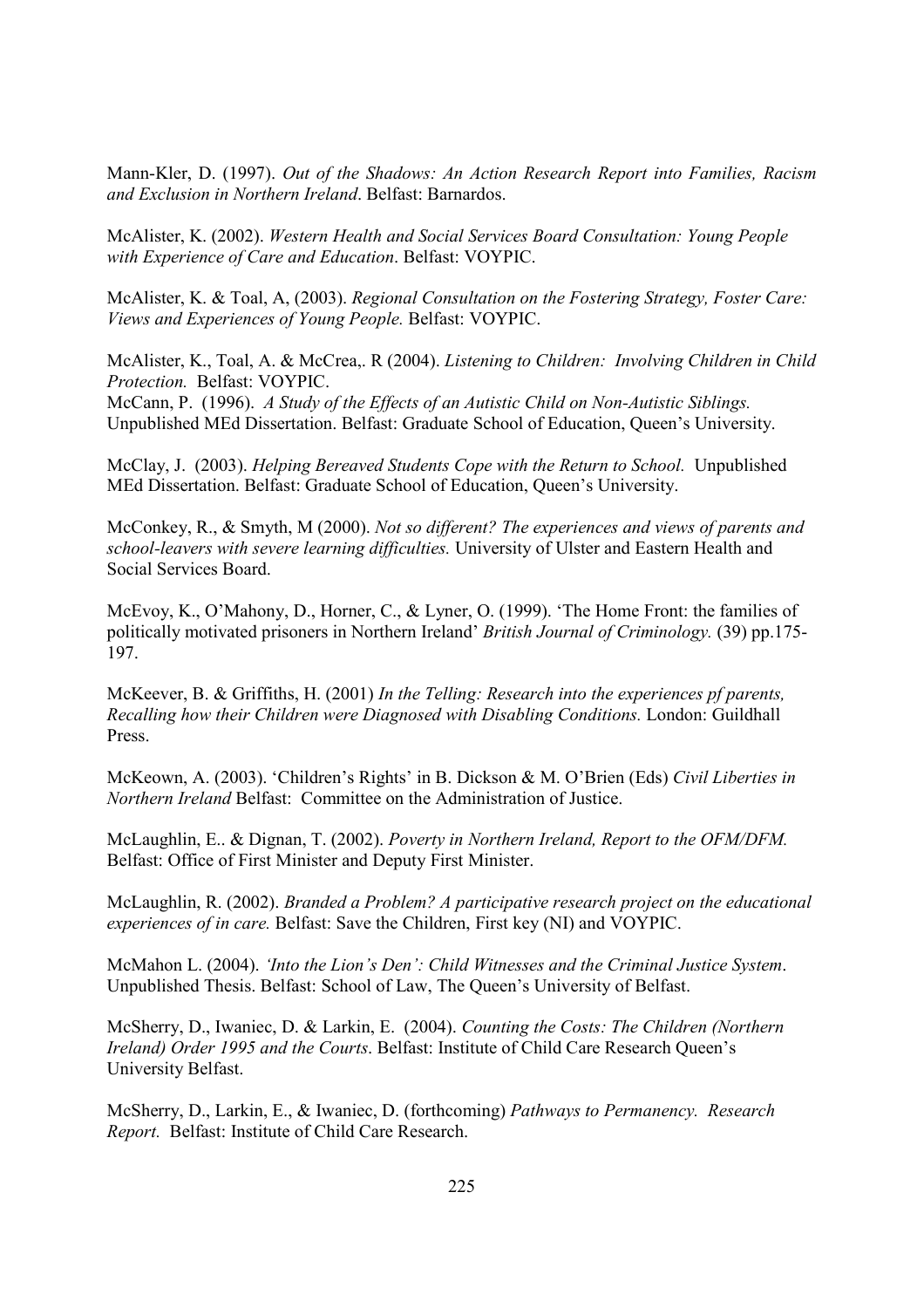McTernan, E. & Godfrey, A. (2004). Children Service Planning - A model for Northern Ireland. A presentation to 'Working Together to improve Children's Lives' Conference Templepatrick: HSSB.

McVeigh, R. (1998). "Out in the Country": The Traveller Economy in Belfast. Belfast: West Belfast Economic

McWhirter (2002). Health and Social Care in Northern Ireland: A Statistical Profile. Information and Analysis Unit. DHSSPS.

Mencap (2003). Breaking point. A report on caring without a break for children and adults with severe or profound learning difficulties. Belfast: Mencap.

Mental Health Foundation. http://www.mentalhealth.org.uk/. Date accessed  $7<sup>th</sup>$  September 2004. Miller, R., Devine, P., & Schubotz, D. (2003). Secondary Analysis of the 1997 and 2001 Northern Ireland Health and Social Well Being Surveys. Belfast: ARK. Oueens University Belfast.

Mitchell, S. (2004). The role of children and young people in society Belfast: Graduate School of Education, Queen's University, Belfast. (forthcoming).

Mongan, P. (2002) Voices Unheard, An Education Research Report on Traveller Children Living in Belfast. Belfast: BTEDG.

Monteith, M., McLaughlin, E., Milner, S. & Hamilton, L. (2002). "Is Anyone Listening?" Childhood Disability and Public Services in Northern Ireland. Belfast: Barnardos.

Mooney E., McDowell, P. & Taggart, K. (2003). Northern Ireland Care Leavers 2001/02 Belfast: DHSSPS.

Mooney, E., & Fitzpatrick, M. (2003). Determinants of Residential and Foster Care Placements Research Report. Belfast: Social Services Inspectorate.

Mooney, E., Fitzpatrick, M., Taggart, K. & Pollock, Ellen. (2004). Children Order Statistical Bulletin: 2003. Belfast: DHSSPS.

Muldoon, O., Trew, K. & Kilpatrick, R. (2000). The Legacy of the Troubles on the Young People's Psychological and Social Development and their School Life. Youth and Society.  $32(1)$  pp.6-28.

Mulhern, F. (2003). Building Safer Communities: The Role of the Housing Executive in delivering Community safety in Northern Ireland. Northern Ireland Housing Executive.

Murray, M. (2003). An Assessment of the Social, Emotional and Psychological Needs of Young People in Residential Care in the EHSSB. Unpublished Report.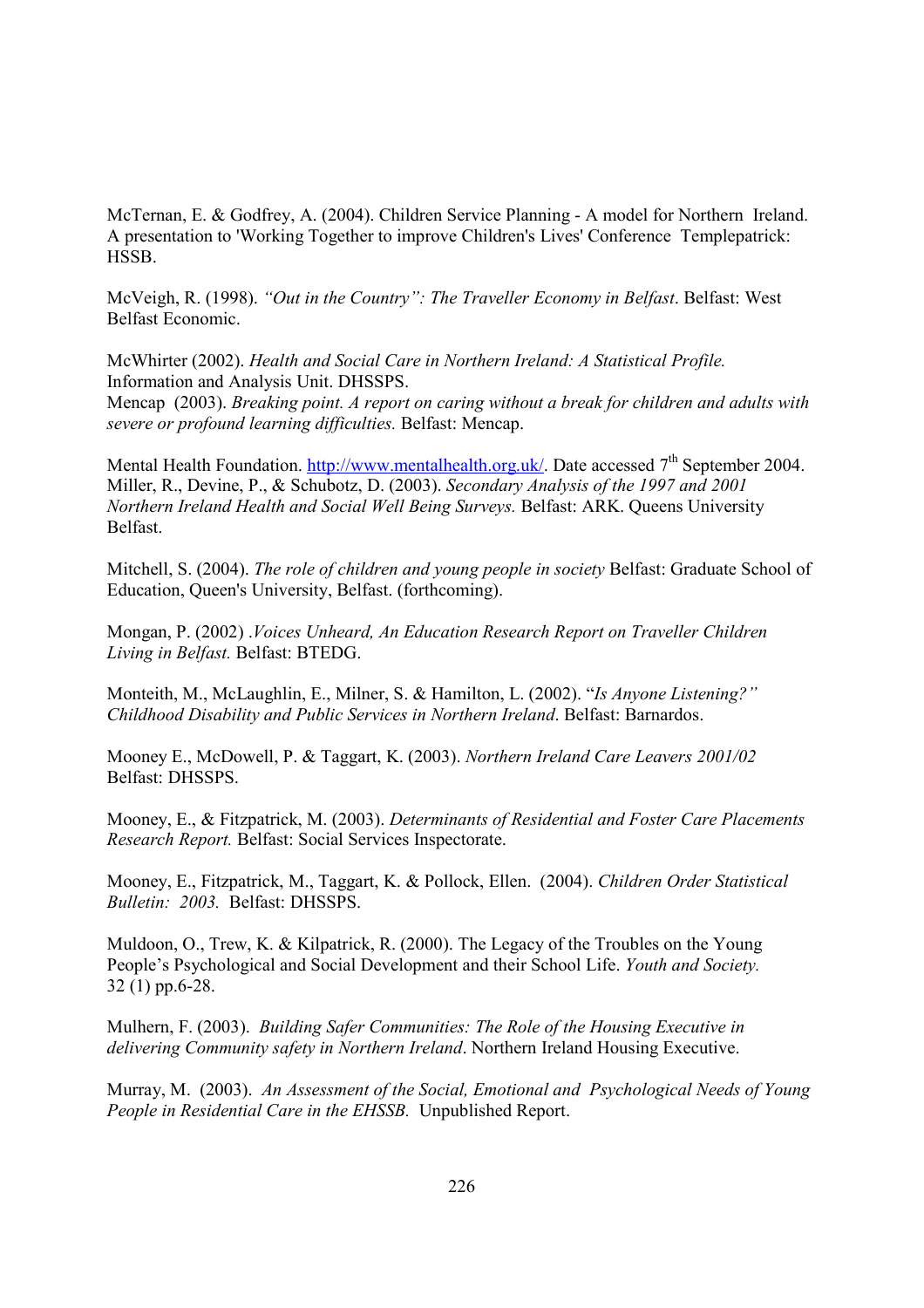Naffine, N. (1992). 'Children in the Children's Court' in P. Alston, S. Parker & Seymour, J. (Eds) Children's Rights and the Law Oxford: Clarendon Press.

National Children's Bureau (2004). 'Understanding what Children say'. North Eastern and Education and Library Board & NCB

National Children's Bureau (1998). Commissioning Child Impact Statements. Belfast: NCB National Children's Bureau and All Party Parliamentary Group for Children (1998). 'Child Impact Analysis: commissioner child impact statements on Government Bills – an experimental project'. Belfast: NCB

National Children's Home Website. http://www.nch.org.uk. Date accessed 20<sup>th</sup> October 2004.

National Society for the Prevention of Cruelty to Children (2003) Public Attitudes in NI to a range of child protection issues. NI Policy and Research Unit. NSPCC. National Society for the Prevention of Cruelty to Children (2002). Beyond Borders: Protecting Children on the Island of Ireland. Conference Report. NSPCC

NIPPA (2002) Consultation for the Creating A Vision Process. Belfast: NIPPA

North and West Belfast Women against Poverty (1999). Living with Poverty: Personal stories of women from North and West Belfast. Belfast: North and West Belfast Women against Poverty.

Northern Health & Social Services Board (2001). Audit of the Education Experiences and Attainments of Children and Young People in Foster Care in the NHSSB Area. NHSSB

Northern Ireland Affairs Committee (1999). First report, Public Expenditure in Northern Ireland: Special Needs Education, Report together with the Proceedings of the Committee, Minute of Evidence and Appendices. London: House of Commons Session 1998-99.

Northern Ireland Anti Poverty Network (2002). Poverty and Powerlessness – an information pack on poverty in Northern Ireland. NIAPN.

Northern Ireland Assembly Committee for the Environment (2001), School Transport Enquiry, Belfast: Northern Ireland Assembly.

Northern Ireland Assembly (1999). Transition – Youth in Democracy Report. Belfast: NIA.

Northern Ireland Council for Ethnic Minorities (2004). Delivering on Equality, Valuing Diversity, Belfast: NICEM.

Northern Ireland Council for Ethnic Minorities (2003). Response to EHSSB Mental Health Strategy. Belfast: NICEM.

Northern Ireland Council for Ethnic Minorities (2002). Response to the Mental Health Review Northern Ireland. Belfast: NICEM.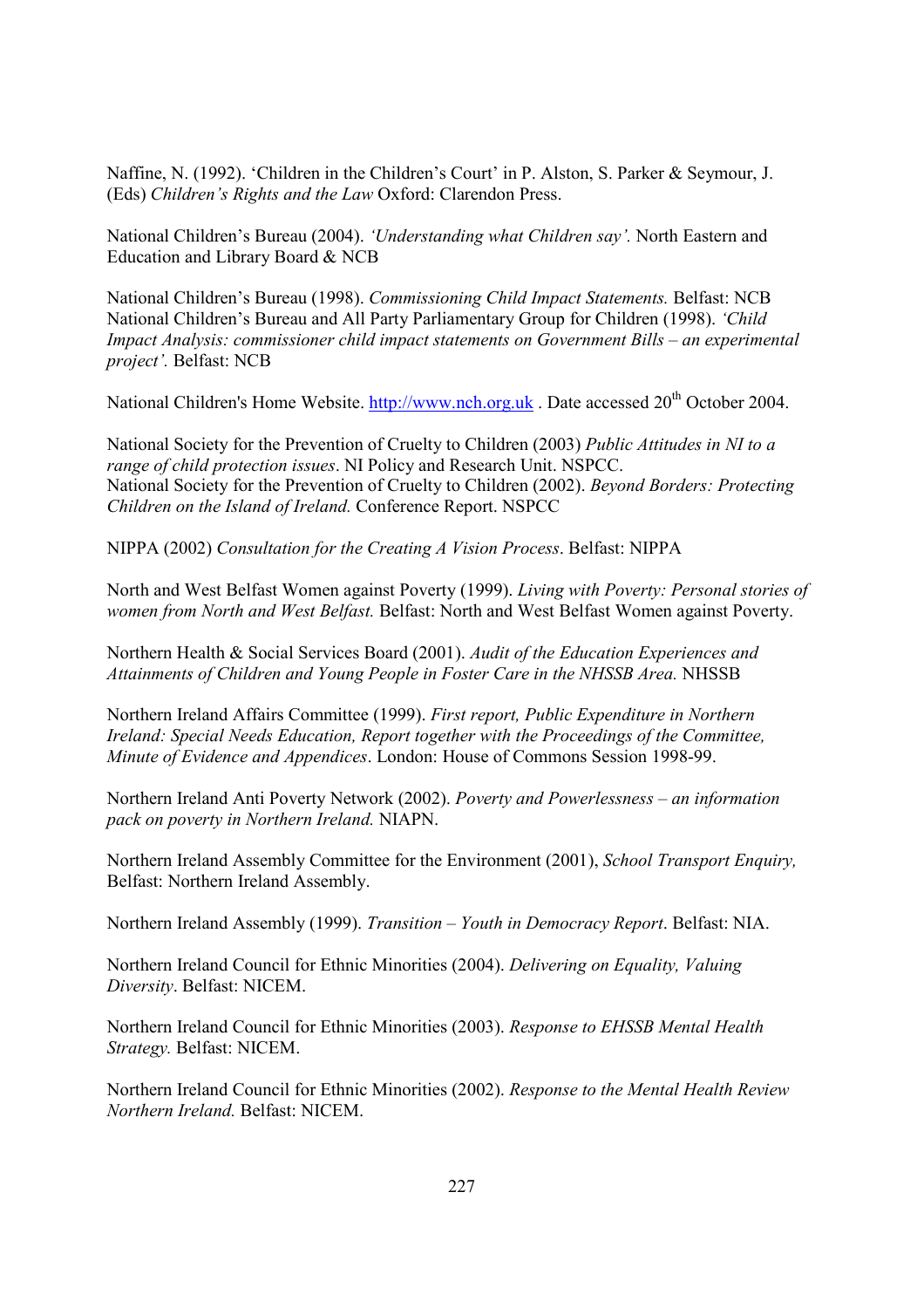Northern Ireland Council for the Curriculum, Examinations and Assessment (2003) Pathways – Proposals for Curriculum and Assessment at Key Stage 3. Belfast: CEA

Northern Ireland Council for the Curriculum, Examinations and Assessment (2002). Curriculum Review Update- the Revised Curriculum. Northern Ireland Council for the Curriculum, Examinations and Assessment, Belfast: CEA.

Northern Ireland Council for Voluntary Action (2003). A Shared Future  $-A$  Consultation on *Improving Relations in Northern Ireland. Briefing Paper.* 

Northern Ireland Hospice Children's Service (2000). Assessment of Need of Life-Limited Children in Northern Ireland. Belfast: Northern Ireland Hospice Children's Service.

Northern Ireland Housing Executive (2001). Homelessness Strategy. NIHE

Northern Ireland Guardian ad Litem Agency (2002) Annual Report. Belfast: GALA

Northern Ireland Guardian ad Litem Agency (2004) Annual Report. Belfast: GALA

Northern Ireland Human Rights Commission (2004). Progressing a bill of rights for NI: An Update. Belfast: Northern Ireland Human Rights Commission.

Northern Ireland Human Rights Commission (2003a) Response to the Consultation paper on Improving Relations in Northern Ireland. Belfast: Northern Ireland Human Rights Commission.

Northern Ireland Human Rights Commission (2003b). Summary of Submission on a Bill of Rights. Belfast: Northern Ireland Human Rights Commission.

Northern Ireland Human Rights Commission (2002). Commissioner for Children and Young People Bill Committee Stage. Written Submission of the Northern Ireland Human Rights Commission to the Committee of the Centre. Belfast: Northern Ireland Human Rights Commission

Northern Ireland Human Rights Commission (2001a). A Briefing Paper on the Proposal for a Children's Commissioner for Northern Ireland. Presented to the Committee of the Centre on 21 March 2001. Belfast: Northern Ireland Human Rights Commission.

Northern Ireland Human Rights Commission (2001b). Making a Bill of Rights for Northern *Ireland.* A Consultation by the Northern Ireland Human Rights Commission. Belfast: Northern **Ireland Human Rights Commission.** 

Northern Ireland Human Rights Commission (2001c) Report under s 69 NI Act, 1998 to the Secretary of State on the review of its powers. Belfast: Northern Ireland Human Rights Commission

Northern Ireland Office (2004a). Experience of Domestic Violence in Northern Ireland, Findings for the 2001 Northern Ireland Crime Survey. Research and Statistical Bulletin 1/2004.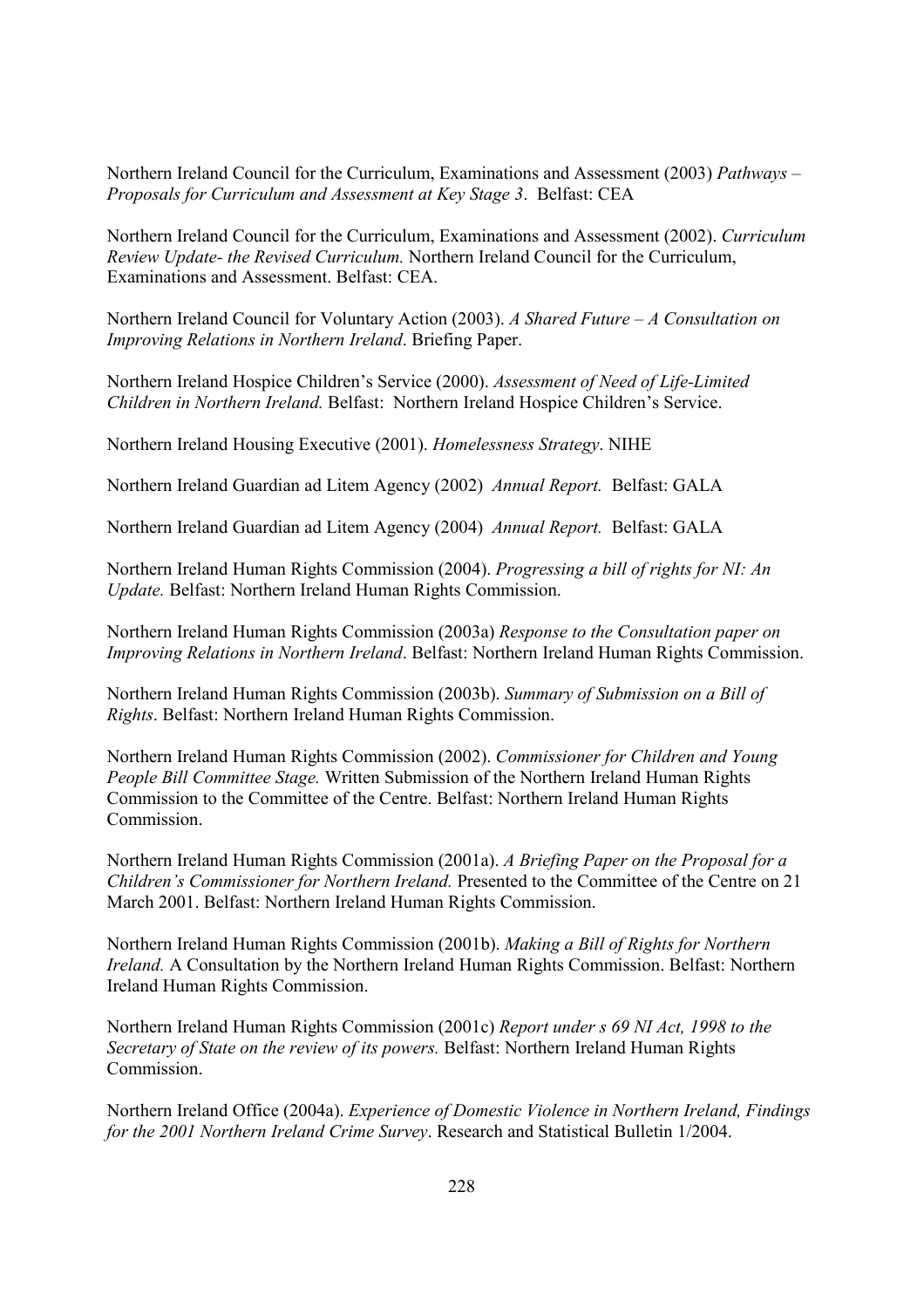Northern Ireland Office (2004b). Explanatory Document, proposal for a Draft Anti Social Behaviour (Northern Ireland) Order 2004.

Northern Ireland Office (2004c). Measures to Tackle Anti Social Behaviour in Northern Ireland – A Consultation Document.

Northern Ireland Office (2003). Tackling Violence at Home, the Governments Proposals on Domestic Violence in Northern Ireland. Belfast: Northern Ireland Office.

Northern Ireland Statistics and Research Agency (2004). Young Persons''s Behaviour and Attitudes Survey Belfast: NISRA.

Northern Ireland Statistics and Research Agency (2003a). Young Person's Behaviour and Attitudes Survey, Belfast: NISRA.

Northern Ireland Statistics and Research Agency (2003b). Continuous Household Survey. Belfast: NISRA.

Northern Ireland Statistics and Research Agency (2002). Young Person's Behaviour and Attitudes Survey Bulletin, Belfast: NISRA.

Northern Ireland Statistics and Research Agency (2001). Measures of Deprivation in Northern *Ireland* Belfast: NISRA

Northern Ireland Women's Aid Federation (2004a). Annual Report 2002-2003. Belfast: NIWAF.

Northern Ireland Women's Aid Federation (2004b). How Are we Working...the Story So Far: An Audit of Inter Agency Co-operation on Domestic Violence in Northern Ireland. Belfast: NIWAF.

Northern Ireland Women's Aid Federation (2003). Annual Report 2001-2002. Belfast: NIWAF.

Northern Ireland Women's Aid Federation (2002). Annual Report 2000-2001. Belfast: NIWAF.

Northern Ireland Women's Aid Federation (Undated). Domestic Violence Can Seriously Damage Your Health: Information and Guidance for Healthcare professionals on Domestic Violence. Belfast: NIWAF.

O' Connor U, Hartop B & Mc Cully A.(2003). A Research study of Pupil Perceptions of the Schools Community Relations Programme. University of Ulster.

O' Connor U, Hartop B & Mc Cully A (2002). A Review of the Schools Community Relations Programme 2002. Department of Education. O'Brien E., Greene, E. & McQuoid-Mason, D. (1996). Human Rights for All. West Publishing Company.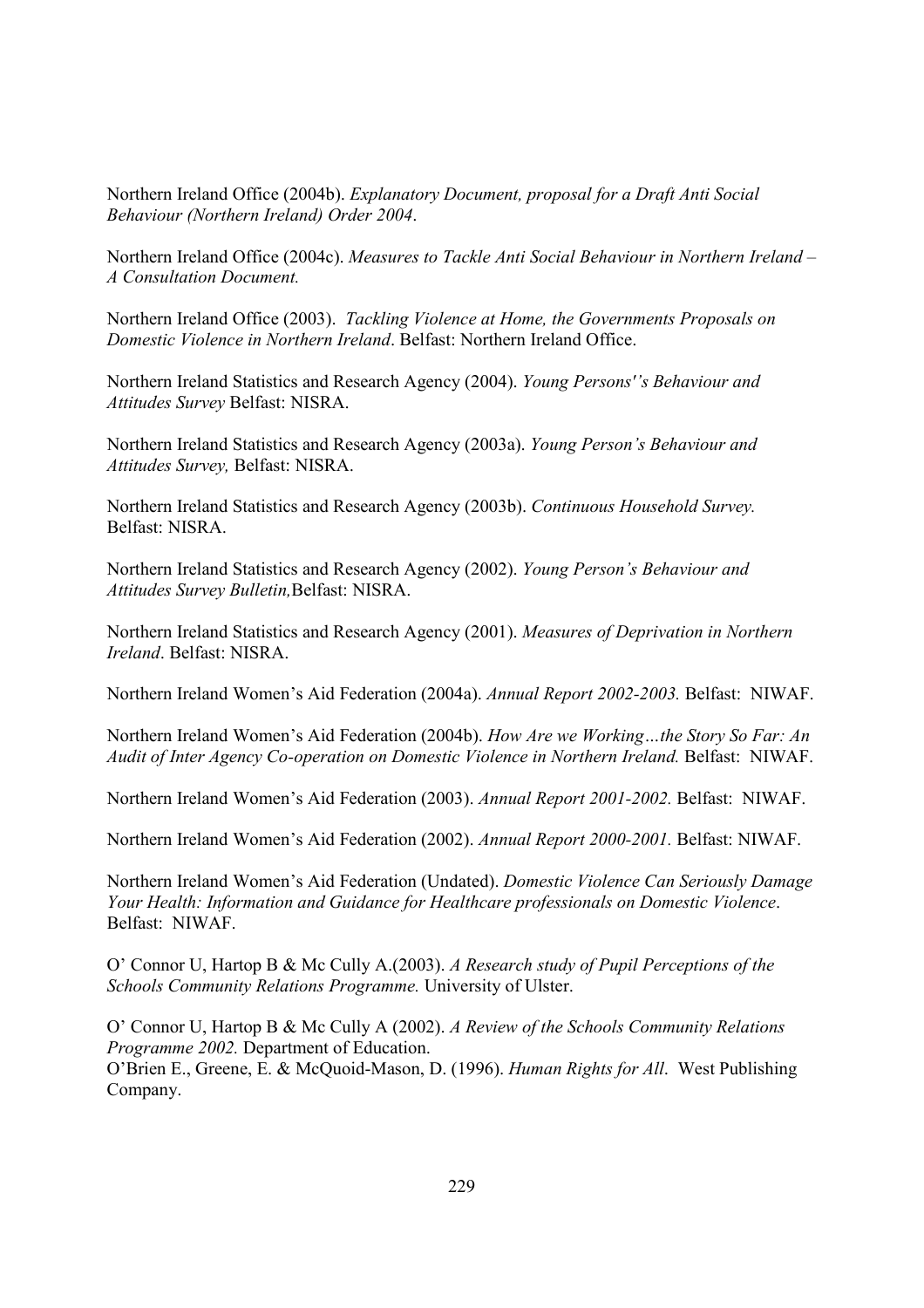O'Rawe, A. (2003). An Overview of Northern Ireland Child and Adolescent Mental Health Services. Belfast: Children's Law Centre.

O'Reilly, D. & Gaffney, B. (2001). Inequalities in Health in Northern Ireland. Belfast: DHSSPS.

O'Reilly, D. & Browne, S., (2001). Health and Health Service use in Northern Ireland: Social Variations. Belfast: DHSSPS.

Office of Law Reform (2004) Physical Punishment in the home: thinking about the issues, looking at the evidence: an analysis of responses to consultation. Belfast: OLR

Office of Law Reform (1999). Seen and Heard: A report on the separate representation of children in family law and education law proceedings in Northern Ireland from a children's rights perspective. Belfast: Office of Law Reform.

Office of the First Minister and Deputy First Minister (2004). Researching Lesbian, Gay, Bisexual and Transgender Issues in Northern Ireland. Belfast: Office of the First Minister and Deputy First Minister

Office of the First Minister and Deputy First Minister, Equality Directorate – Children and Young Person's Unit (2003). The Next Steps: Developing a Strategy for Children and Young People in Northern Ireland. Working Paper on the Emerging Strategy. Belfast: Office of the First Minister and Deputy First Minister

Office of the First Minister and Deputy First Minister (1999). A response to the PSI Working Group on Travellers. Belfast: Office of the First Minister and Deputy First Minister

Omega Foundation (2003). Baton Rounds: A review of the human rights implications of the introduction and use of the L21A1 baton round in Northern Ireland and proposed alternatives to the baton round. Belfast: Northern Ireland Human Rights Commission.

Osbourne, B., & Shuttleworth, I. (2004). Fair Employment in Northern Ireland. A Generation On. Belfast: Blackstaff Press.

Otunnu, O. A. (2004). Making the 'era of application' a reality for war-affected children. New York.: Statement before the Security Council.

Patten, C. (1999). A New Beginning: Policing in Northern Ireland. The Report of the Independent Commission on Policing for Northern Ireland.

Pearce J., Williams, M. & Galvin C. (2002). It's Someone Taking a Part of You - A Study of young women and sexual exploitation. London: National Children's Bureau.

Pinkerton J. (2003). From Parity to Subsidiarity? Children's Policy in Northern Ireland Under New Labour: the Case of Child Welfare Children and Society (17) pp. 254-260.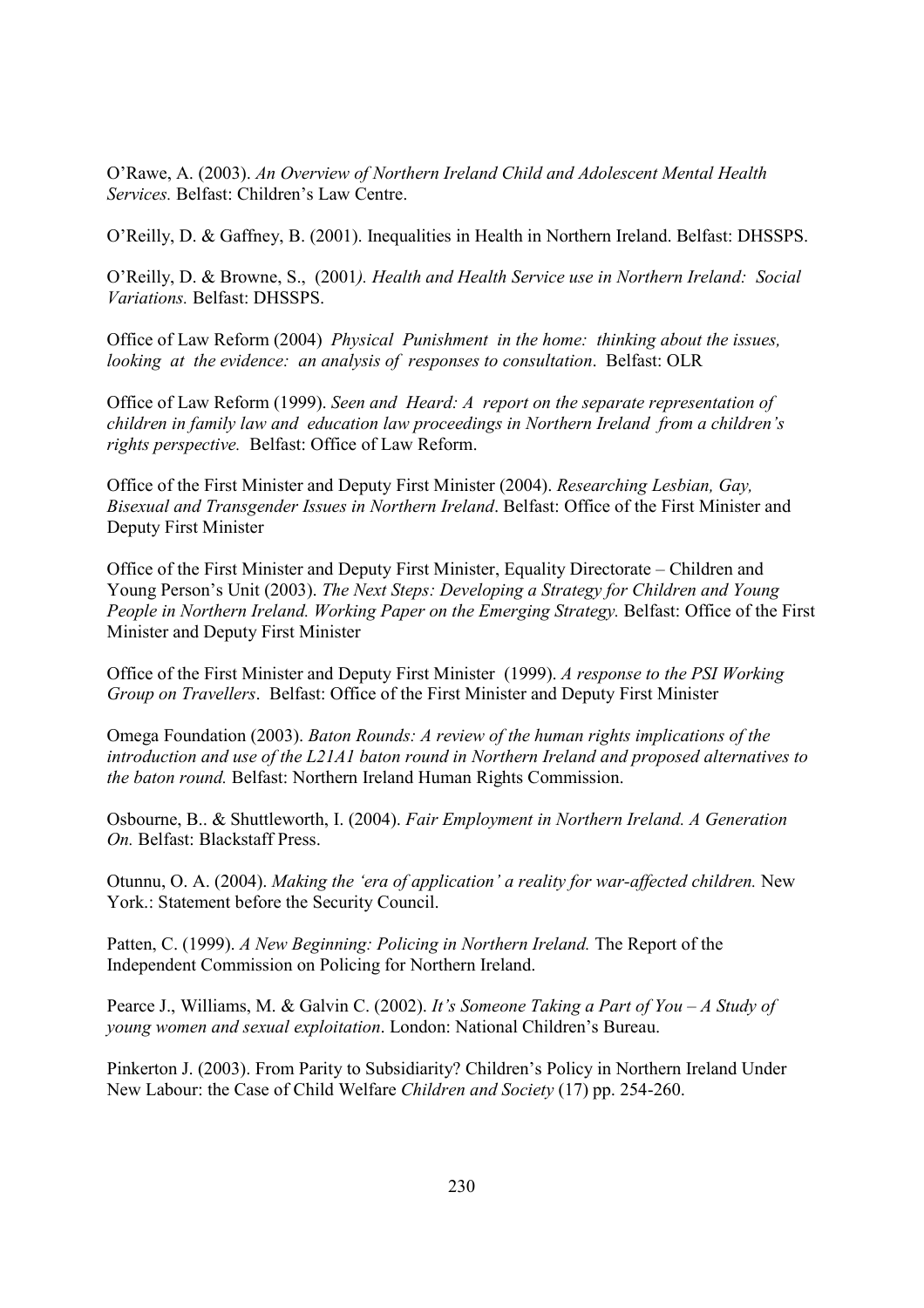Pinkerton J. (1994). In Care at Home: Parenting, the State and Civil Society. Aldershot: Avebury.

Pinkerton J. & McCrea, R. (1999). Meeting the Challenge? Young people leaving care in Northern Ireland. Aldershot: Ashgate.

Police Ombudsman (2004). Annual Report: April 2003 – March 2004. Belfast: Police Ombudsman for Northern Ireland

Policy Planning Research Unit (1992). The Prevalence of Disability Among Children in Northern Ireland. Statistics and Social Division, Policy Planning and Research Unit.

Post Primary Review Body (2001). *Education for the*  $21^{st}$  *Century*. Bangor: Department of Education.

Post-Primary Review Working Group (2004). Future Post-Primary Arrangements in Northern *Ireland.* Bangor: Department of Education.

Quinn, K., & Jackson, J. (2003). The detention and questioning of young persons by the police in Northern Ireland. Belfast: Northern Ireland Office. Quinton, D. (2004). Supporting Parents: messages from research. London: Jessica Kingsley **Publications** 

Radford, K. (2004). Count Me In. Belfast: Save the Children, Youth Council Northern Ireland, DE.

Raws, P. (2001). Lost Youth: Young Runaways in Northern Ireland. Belfast: The Children's Society. Research Branch.

Relate (NI) (2003) sited in Children Order Advisory Committee Fourth Annual Report. Belfast: Northern Ireland Court Service

Rogers, A & Pilgrim, D, (2003). Mental Health and Inequality. Palgrave Macmillan.

Royal Council of Psychiatrists (1999). Patient Advocacy Council Report. CR7, 4.

Rushton, A. (2004) A Scoping and Scanning Review of Research on the Adoption of Children Placed from Public Care. Clinical Child Psychology and Psychiatry pp. 89-106.

Rutter, M. and the English and Romanian Adoptees (ERA) study team (1998) Developmental Catch-up, and Deficit, Following Adoption After Severe Global Early Privation. Journal of Child Psychology and Psychiatry, 39 (4), 465-476.

Ryan, M. (2000). Living with Change and Loss. Dublin: Irish Association of Pastoral Care and Education.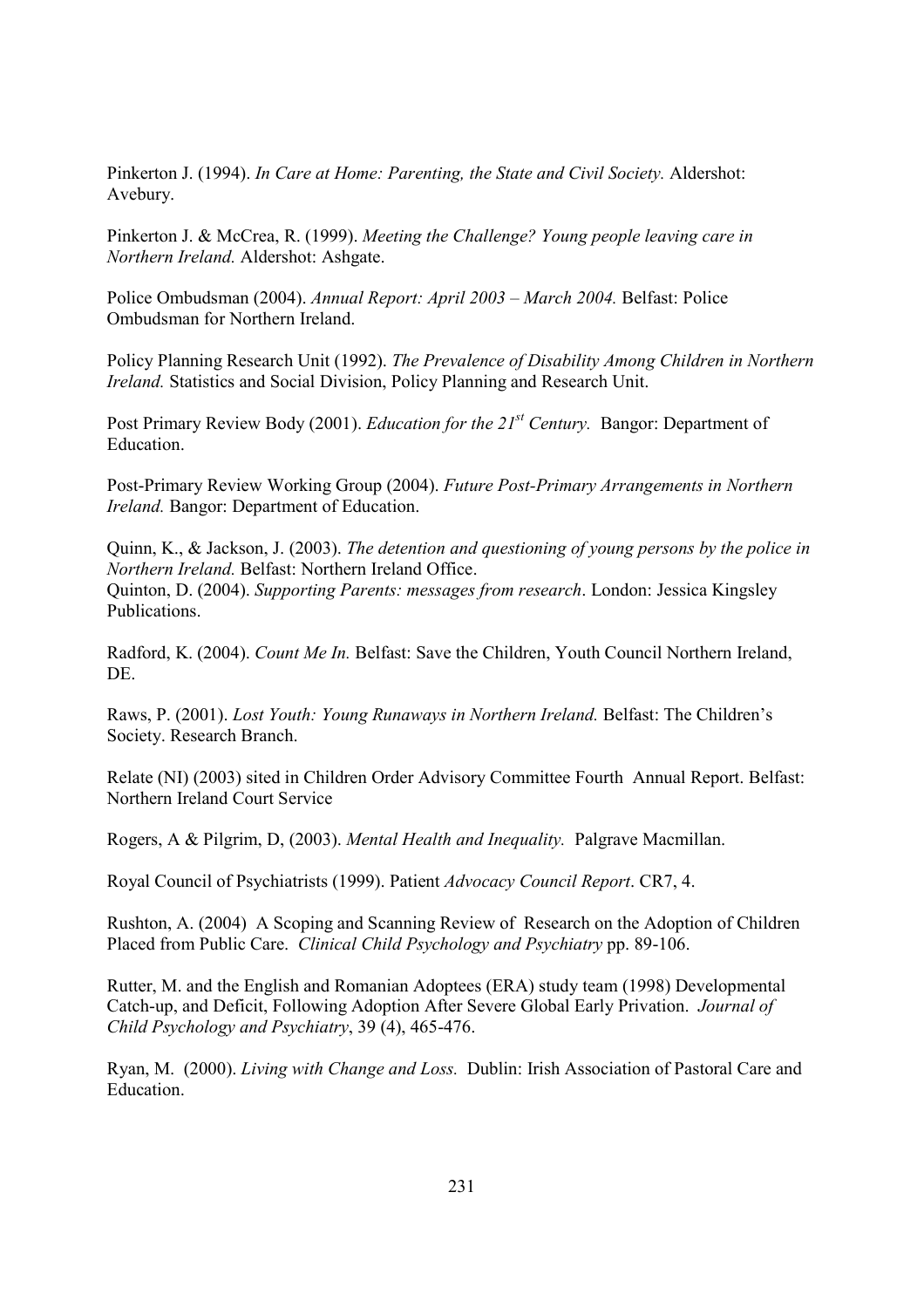Sachdev, D. & Taylor, H. (1996). The Findings of a Survey of the Educational Position of Children in Care in South & East Belfast HSS Trust. Belfast: Barnardos.

Save the Children & Parents Advice Centre (2004). Parenting  $-A$  job for Life (consultation with parents and children). Unpublished Report.

Save the Children (2004). Ghana Country Programme 'Child Friendly Budgets' 2004. UK: Save the Children, www.scf.co.uk

Save the Children (2003) Poverty is...,. Belfast: Save the Children.

Save the Children (2002). Focus on Bullying, Resource Pack - guidance and resources for secondary schools. Belfast: Save the Children.

Scraton, P., & Haydon, D. (2002) 'Challenging the criminalisation of children and young people: Securing a rights-based agenda' in J. Muncie, G. Hughes and E. McLaughlin (Eds) Youth Justice: Critical Readings London: Sage, pp311-328

Scraton, P., & Moore, L. (2004) The Hurt Inside: The Imprisonment of Women and Girls in Northern Ireland. Belfast: Northern Ireland Human Rights Commission.

Sharp, C. (2002). 'School Starting Age: European Policy and Recent Research'. Paper presented at the LGA Seminar 'When Should Our Children Start School?, LGA Conference Centre, Smith Square, London.

Shelter (2002). Housemate for Primary Schools. London: Shelter.

Simon Community in Northern Ireland (2000). From Care to the Community: Young People and their Accommodation Solutions. Belfast: Simon.

Sinclair, R. (2004). Staff Morale, Qualifications and Retention in Residential Child Care in Northern Ireland September 2003 - March 2004. Social Educational Trust

Sinclair, I., Gibbs, I. & Wilson, K. (2004) Foster Carers: Why They Stay and Why They Leave. London: Jessica Kingsley Publications.

Skellington. (1996). Race in Britain Today. Open University, Sage.

Smith, A. & Robinson, A. (1996). Education for Mutual Understanding: The Initial Statutory Years. Coleraine, University of Ulster.

Smyth, M. (2004). The Concept of Childhood and the Experience of Children in Violently Divided Societies, Belfast: ICR.

Smyth, M. (1998). Half the Battle: Understanding the Impact of the Troubles/Conflict on Children and Young People in Northern Ireland. Derry/Londonderry: INCORE.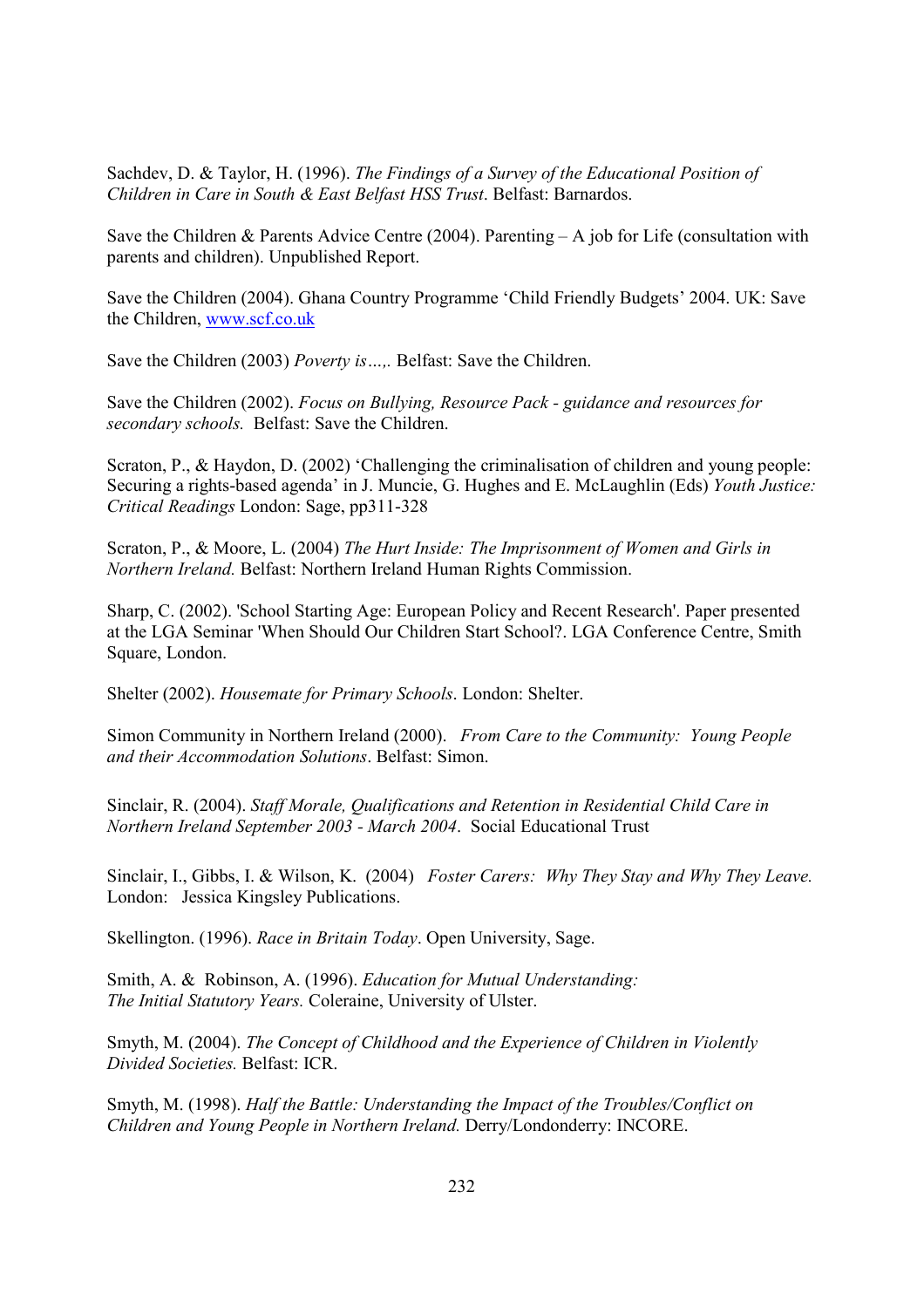Smyth, M. & Goldie, R. (2001). Building the Future: Young People and the Troubles. Conference report. Belfast: Community Conflict Impact on Children & Save the Children

Smyth, M. with Fay, M. T., Brough, E., and Hamilton, J. (2004) The Impact of Political Conflict on Children in Northern Ireland. Belfast: ICR.

Sneddon, H. Iwaniec, D. and Milner, S. (forthcoming) Adolescents in Substitute Care. Belfast: DHSSPS.

Social Services Inspectorate (2003) A Better Future: 50 years of Child Care in Northern Ireland. Belfast: DHSSPS

Social Services Inspectorate (2002). Adopting Best Care. Belfast: DHSSPS.

Social Services Inspectorate (1997). Fostering in Northern Ireland Children and their Carers. Belfast: Department of Health Social Services and Public Policy (DHSSPS).

Social Services Inspectorate (1996a) Standards for Services: Children who live away from home. DHSSPS

Social Services Inspectorate (1996b) Standards for Services: Children Living in a family placement. DHSSPS

Social Services Inspectorate and Education and Training Inspectorate (2002). Secure Care: An Inspection of Secure Accommodation at Shamrock House and Linden House. Belfast: DHSSPS.

Southern Health and Social Services Board (2001). The Educational Needs of Looked After Children in Residential Care in the Southern Heath and Social Services Board Area. SHSSB.

Southern Health and Social Services Board (2000). The Educational Needs of Looked After Children in the Southern Health and Social Services Board Area. SHSSB Spence, L. (2002). Unheard voices: the experiences and needs of the children of Loyalist Political Ex-prisoners. Belfast: EPIC.

Sports Council for Northern Ireland, (1997). Starting Well, Staying Involved and Striving for Excellence: Strategy for the development of sport in Northern Ireland 1997-2005, Belfast: Sports Council for Northern Ireland.

Spratt, T. (2000). Decision Making by Senior Social Workers at Point of First Referral. British Journal of Social Work. (30) pp.597-618.

Stephens, J. (2002). The Mental Health Needs of Homeless Young People, Bright Futures: Working with Vulnerable Young People. Cardiff: Barnardo's.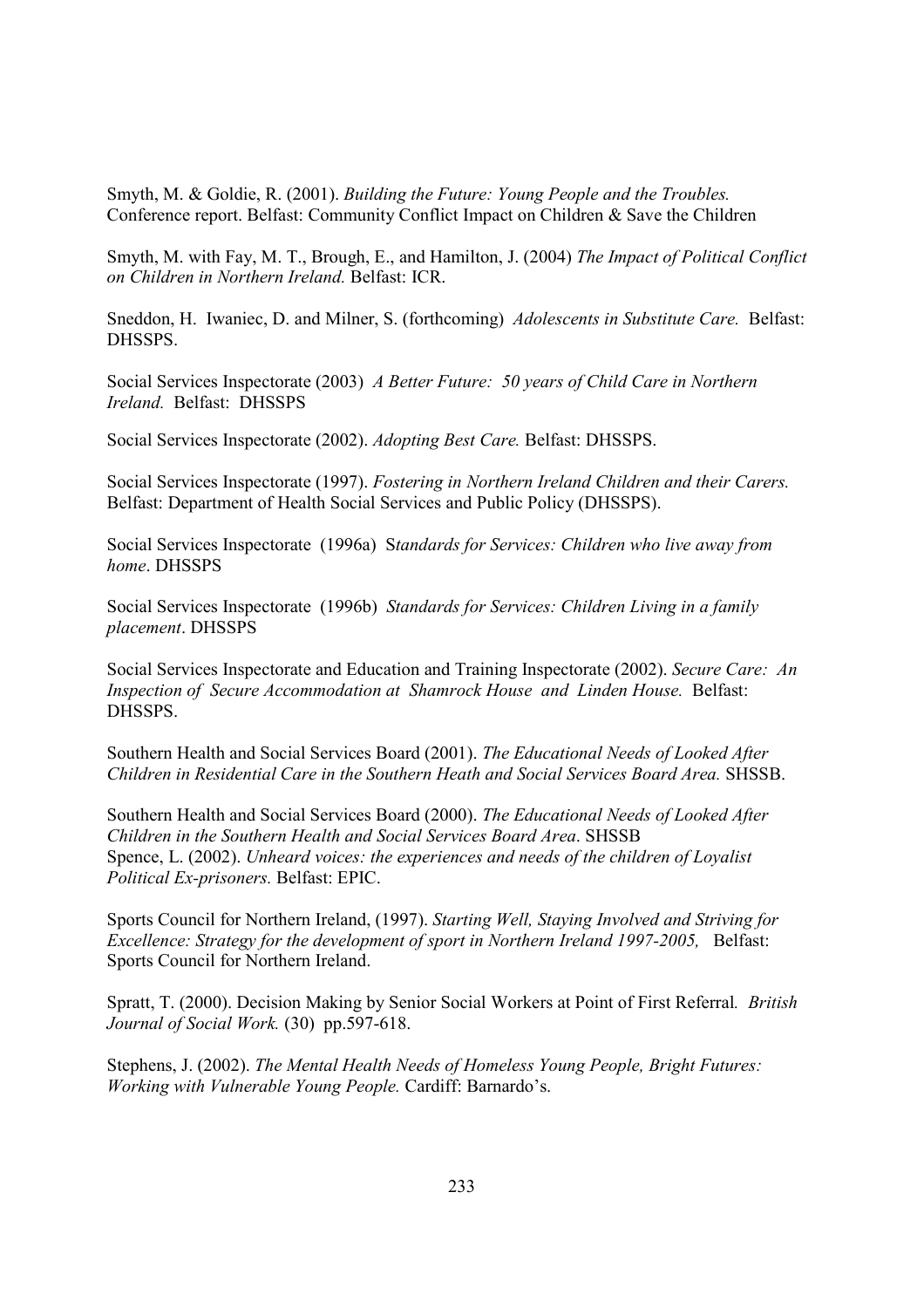Streak, J. (2004). Monitoring Government Budgets to Advance Child Rights: A Guide for NGOs 2004. South Africa: Institute for Health and Development Communication.

Toal, A., (2003). Proposed New secure Accommodation Unit: Views, Experiences and Aspirations of Young People. Belfast: VOYPIC.

Triseliotis, J. (2002) Long term foster care or adoption? The evidence examined. Child and Family Social Work (7) 23-3 3.

Triseliotis, J. (2000) Delivering Foster Care. London: BAAF

UK Government (2003). Respect and Responsibility - Taking a Stand Against Anti-Social Behaviour Cm 5778. London: The Stationery Office.

UK Government (1999). Convention on the Rights of the Child: Second Report to the UN Committee on the Rights of the Child by the United Kingdom. London: The Stationery Office.

Unison Website. http://www.unison.org.uk/ Date accessed  $7<sup>th</sup>$  October 2004.

United Nations Committee on the Rights of the Child. (1995). Concluding Observations of the Committee on the Rights of the Child. United Kingdom of Great Britain and Northern Ireland.

United Nations Committee on the Rights of the Child. (2002). Concluding Observations of the Committee on the Rights of the Child. United Kingdom of Great Britain and Northern Ireland.

United Nations Committee on the Rights of the Child (2001). General Comment No. 1: The Aims of Education. Geneva: United Nations.

United Nations Economic and Social Council (2003) E/CN.4/2003/58. Committee on Human Rights. Fifty Ninth Session. *Economic, social and cultural rights: the rights of everyone to the* enjoyment of the highest attainable standard of physical and mental health. Report of the special rapporteur, Paul Hunt.

United Nations Special Rapporteur on the Right to Education (2003). Mission to Northern *Ireland.* Geneva: United Nations.

Volunteer Development Agency (2004). Getting it Right: Standards of Good Practice for Child Protection. Belfast: Volunteer Development Agency.

VOYPIC (2003a). Proposed New Secure Accommodation Unit, Views, experience and aspirations of young people. Belfast: VOYPIC

VOYPIC (2003b). Regional Consultation on the Fostering Strategy. Belfast: VOYPIC

VOYPIC (2003c). Regional Consultation on the Fostering Strategy, Foster Care: Views and Experiences of Young People. Belfast: VOYPIC